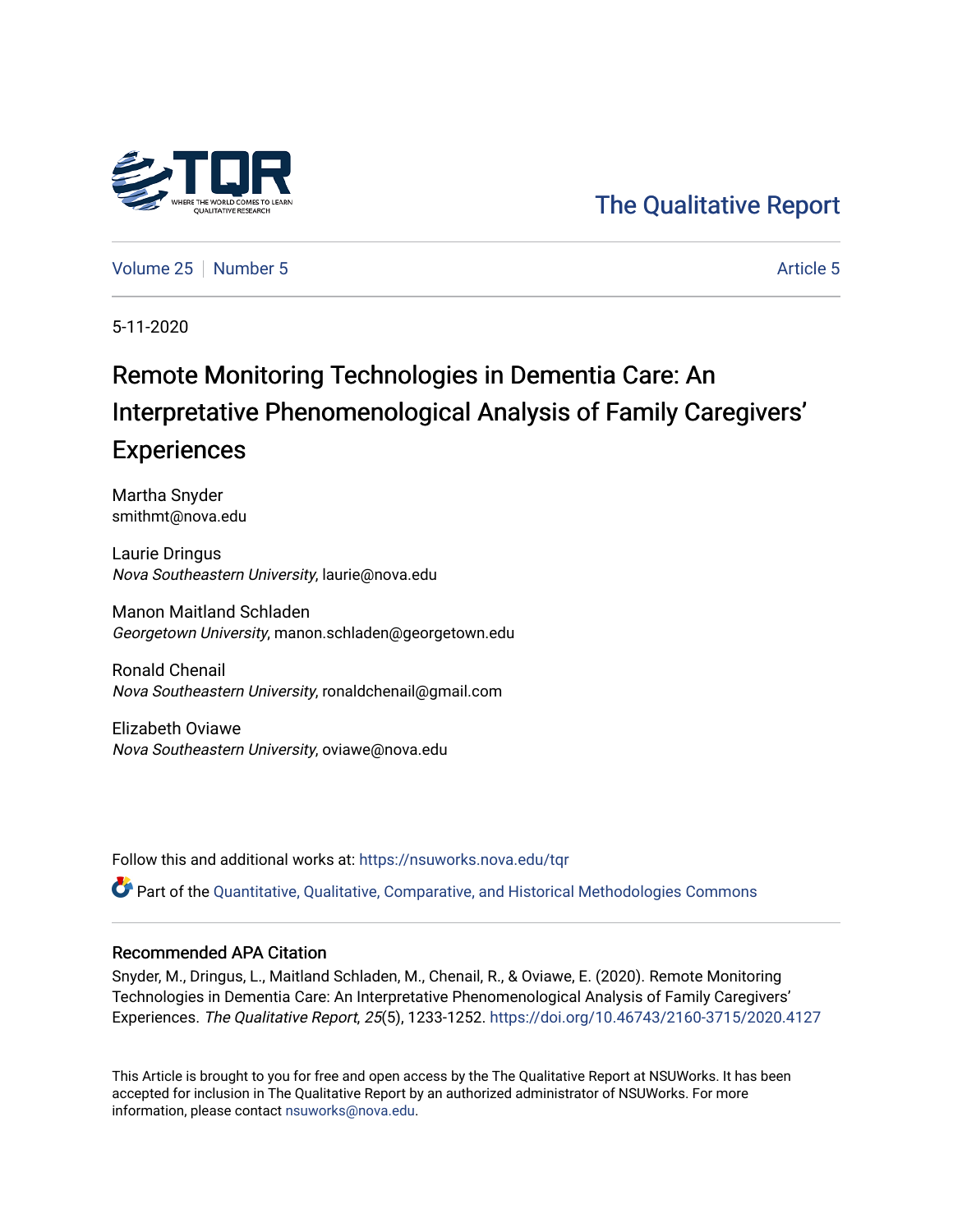# **Qualitative Research Graduate Certificate** Indulge in Culture Exclusively Online . 18 Credits



**LEARN MORE** 



## Remote Monitoring Technologies in Dementia Care: An Interpretative Phenomenological Analysis of Family Caregivers' Experiences

## Abstract

The desire to maintain an independent lifestyle is one shared by an increasing number of older adults. Adult children, spouses, siblings, and other relatives, also known as family caregivers, play an integral role in helping their loved ones maintain independence. Remote monitoring technologies (RMTs) such as wearable sensors, mobile emergency devices, smartphone apps, and webcams can be used to monitor, sense, record, and communicate a person's daily activities. However, understanding is limited of the family caregiver's needs and perceptions of RMTs used in a home-based setting. The purpose was to explore how family caregivers perceive RMTs and their use for monitoring and supporting their care recipients who choose to live independently. We used a survey to capture some basic characteristics of family caregivers, what they know about RMTs, and to recruit interview participants. We conducted semistructured interviews with four participants who shared the commonality of caring for a relative with dementia. We reported the survey data using descriptive statistics and we applied interpretative phenomenological analysis (IPA) to analyze and report results from the interviews. Four themes emerged including the unique relationships that exist in family care, the risk-benefit conundrum that accompanies benefits and tradeoffs of RMT use, human-technology interaction and usability, and the importance of creating tailored solutions to facilitate RMT adoption and use. Our findings provide insight into factors impacting adoption and use.

## Keywords

Remote Monitoring Technology, Family Caregivers, Aging, Dementia, Interpretative Phenomenological Analysis

### Creative Commons License



This work is licensed under a [Creative Commons Attribution-Noncommercial-Share Alike 4.0 International](https://creativecommons.org/licenses/by-nc-sa/4.0/)  [License](https://creativecommons.org/licenses/by-nc-sa/4.0/).

### Acknowledgements

Funding provided from Nova Southeastern University's President's Faculty Research & Development Grant 2018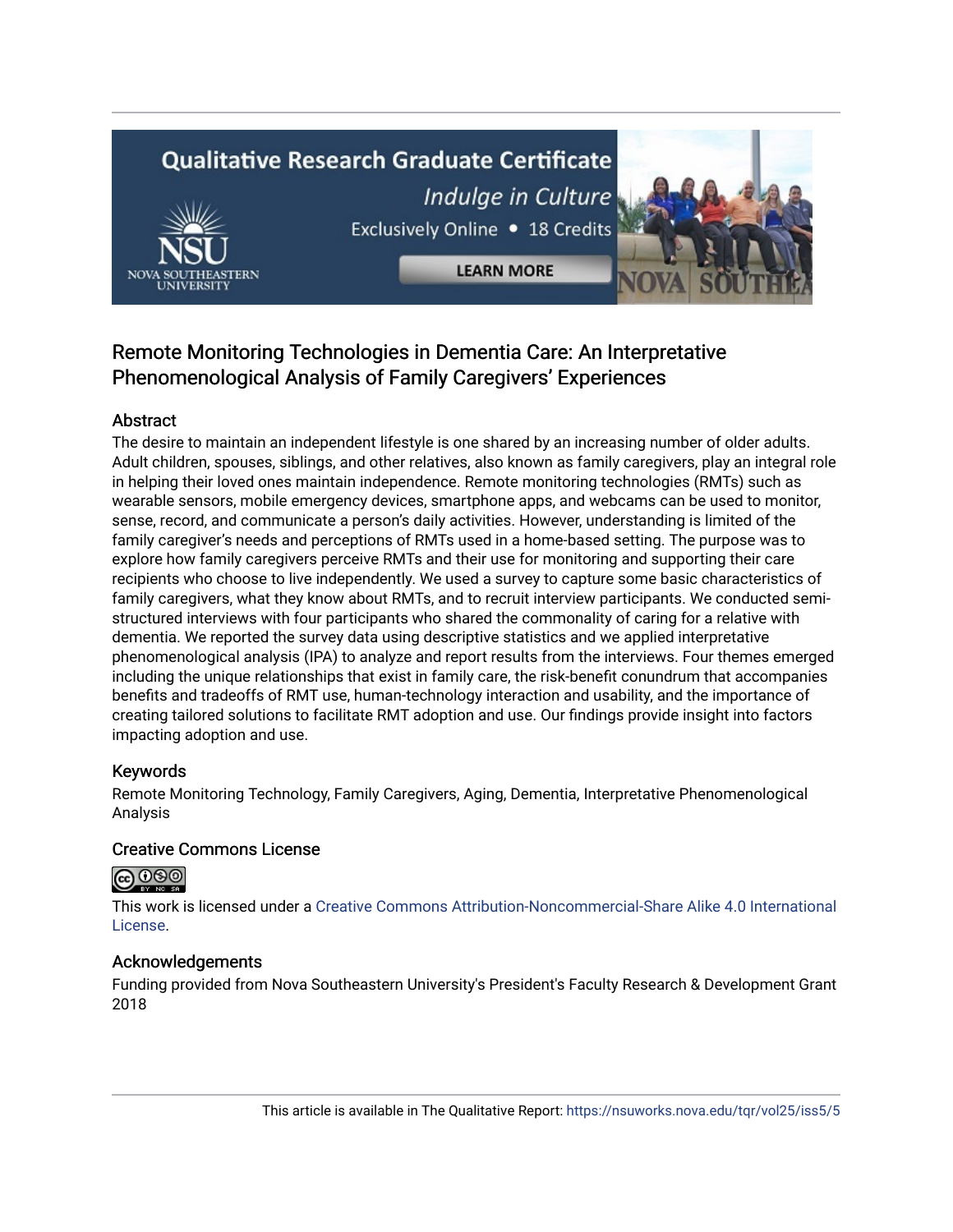

# **Remote Monitoring Technologies in Dementia Care: An Interpretative Phenomenological Analysis of Family Caregivers' Experiences**

Martha M. Snyder and Laurie P. Dringus College of Computing and Engineering, Department of Computing Nova Southeastern University, Fort Lauderdale, Florida, USA

Manon Maitland Schladen Georgetown University Medical Center, Department of Rehabilitation Medicine, Washington, DC, USA

Ronald Chenail

College of Arts, Humanities, and Social Sciences, Department of Family Therapy Nova Southeastern University, Fort Lauderdale, Florida, USA

Elizabeth Oviawe

Dr. Kiran C. Patel College of Osteopathic Medicine Nova Southeastern University, Fort Lauderdale, Florida, USA

*The desire to maintain an independent lifestyle is one shared by an increasing number of older adults. Adult children, spouses, siblings, and other relatives, also known as family caregivers, play an integral role in helping their loved ones maintain independence. Remote monitoring technologies (RMTs) such as wearable sensors, mobile emergency devices, smartphone apps, and webcams can be used to monitor, sense, record, and communicate a person's daily activities. However, understanding is limited of the family caregiver's needs and perceptions of RMTs used in a home-based setting. The purpose was to explore how family caregivers perceive RMTs and their use for monitoring and supporting their care recipients who choose to live independently. We used a survey to capture some basic characteristics of family caregivers, what they know about RMTs, and to recruit interview participants. We conducted semistructured interviews with four participants who shared the commonality of caring for a relative with dementia. We reported the survey data using descriptive statistics and we applied interpretative phenomenological analysis (IPA) to analyze and report results from the interviews. Four themes emerged including the unique relationships that exist in family care, the risk-benefit conundrum that accompanies benefits and tradeoffs of RMT use, humantechnology interaction and usability, and the importance of creating tailored solutions to facilitate RMT adoption and use. Our findings provide insight into factors impacting adoption and use. Keywords: Remote Monitoring Technology, Family Caregivers, Aging, Dementia, Interpretative Phenomenological Analysis*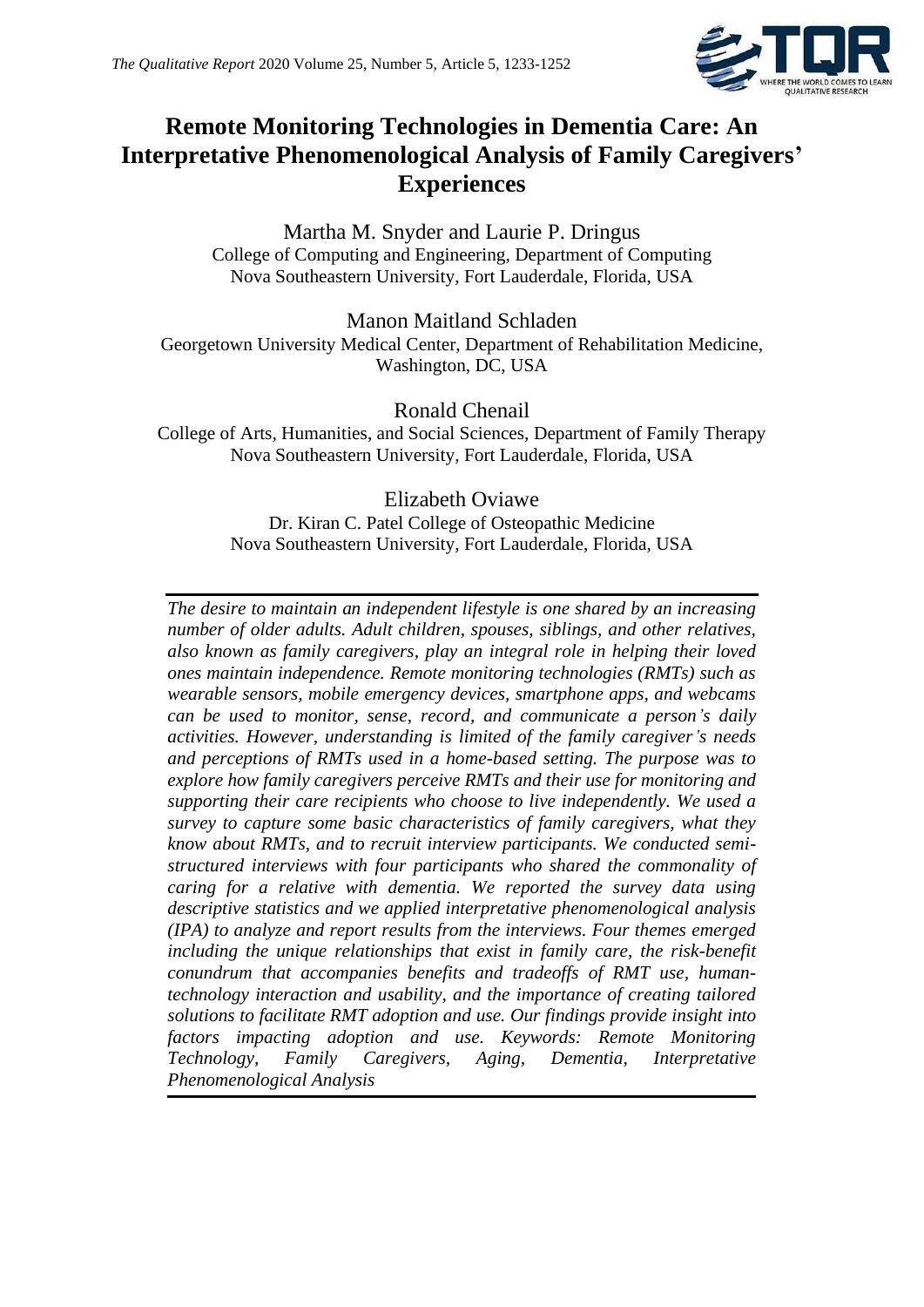#### **Introduction**

The desire to maintain an independent lifestyle is one shared by an increasing number of a special population of older adults recognized as individuals who desire to "age in place" (Jaschinski, & Allouch, 2019). Referred to as family caregivers, family members often play an integral role in helping their loved ones live independently (Hwang, Truong, & Mihalidis, 2016; Mynatt, Melenhorst, Fisk, & Rogers, 2004; Waseem, 2013). Family caregiving is a type of informal caregiving. Family caregivers are usually unpaid to provide support ranging from regular phone calls to check in on their loved ones to a more hands-on role of providing assistance with activities of daily living. Examples of activities of daily living include bathing, dressing, shopping, managing money, providing transportation, and administering medication. Informal caregivers often play an integral role in helping their loved ones age in place.

Advances in ambient and remote monitoring technologies (RMTs) facilitate the ability for older adults wanting to age in place, to have personalized, patient-centered, and preventative care. Using a socio-technical model known as smart and connected health (SCH), software and hardware solutions are being designed to manage chronic illness, monitor symptoms, and improve quality of life (Carroll, 2016; Gutierrez & Ochoa, 2017).

RMTs that sense, record, and communicate various activities of older adults who are living in their homes can benefit family caregivers and care recipients alike (Hwang, et al., 2016). Digital health tracking is being recognized as a new wave of preventive care (Harvard Health Letter, 2018). Developments persist to bring to the consumer market products of a new generation of sensor technologies that monitor and transmit data in remote and in physical ways, for example, smart tattoos detecting vital signs, orthopedic clothing with heat sensors, and ingestible digital pills to record and send information when a drug is taken, and many other healthcare-context product solutions (Harvard Health Letter, 2018).

There are more questions about benefits and concerns about RMTs and digital health tracking than there is research about how RMTs actually are beneficial. Some of the early RMTs have been noted for their utility. For example, Rowe, Kairalla, and McCrae (2010) found the use of a nighttime home monitoring system to track movements of a care recipient who had dementia decreased the caregivers' worry and improved "peace of mind" and perceived sleep quality. The digital family portrait in-home monitoring system supports connection and awareness by informing "family members about a relative's daily activities, health status, and potential problems" (Mynatt, et al., 2004, p. 38). There are several RMTs currently on the market. For example, Alarm.com (www.alarm.com) offers a wellness service that enables family caregivers to monitor their loved ones remotely through a smartphone app. GreatCall's (www.greatcall.com) *Lively Mobile Plus* and *Lively Wearable*, enable the user to connect with professionals with a touch of a button. Finally, while initially designed for healthcare institutions and used for telehealth, telepresence robots have entered the home environment. These robots can be used for a variety of activities such as cleaning, transporting objects, and monitoring (Michaud, et al., 2007; Sefcik, Johnson, Yim, Vivio, & Cacchione, 2018). As the market for RMTs continues to expand, there is also the need to understand and explore evidence of the "complex and diverse living experiences and care needs of older adults" (Gutierrez & Ochoa, 2017, p. 1618). In turn, from exploring those experiences and needs of older adults, and their caregivers, there is a need to impart requisite user experience requirements into technology design solutions.

We focus on understanding the socio-technical solutions used by family caregivers. An understanding of how family caregivers can use RMTs to monitor and support the health, safety, and well-being of their care recipients in an in-home setting is limited (Jaschinski & Allouch, 2017; 2019). Gutierrez and Ochoa (2017) indicate informal caregiving is complex, dynamic, and cooperative in nature. The need increases for coordinated efforts made by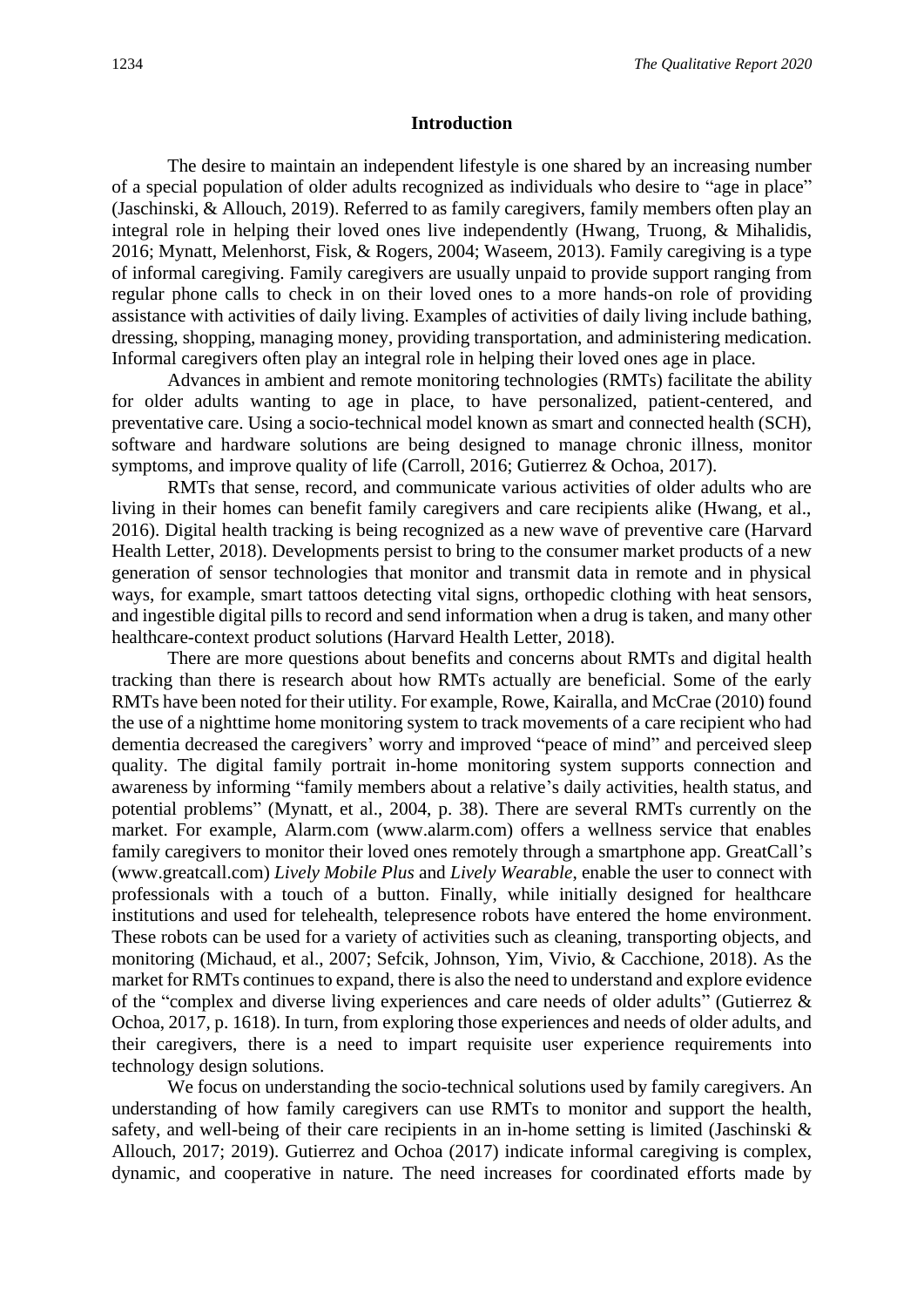caregiving networks (e.g., family members, practitioners, caregiving service providers, other) that also increases the demand for cooperative "technology-based caregiving services" (p. 1619) to support the needs of the older adult and those of their caregivers.

Family caregivers play an important role in the care of older adults. It is important to understand their unique context including their needs and perceptions regarding the use of RMTs. This study adds to the body of knowledge on family caregiving and more specifically, serves as the basis for developing awareness and training programs that will support the decision making of family caregivers and their care recipients relative to the adoption and use of existing RMTs.

We sought to answer the following research question:

How do family caregivers perceive RMTs and experience their use for monitoring and supporting their care recipients who are living at home?

#### **Role of the Researchers**

The first author, Martha Snyder, has 25+ years combined experience in learning technologies, user-centered design, and project management. Her interest in technology and design solutions for the elderly started in 2002 with her doctoral dissertation, which focused on the design of online learning communities for older adults. Since 2005, she has cared for multiple adult family members in her home. These experiences, in particular, inspired this research.

The second author, Laurie Dringus, has 25+ years in research, teaching, and practice in human-computer interaction (HCI). Her background in information systems (IS) and psychology enables her to study the impacts of the use of technology in various contexts. Her research blends HCI, IS, and computer-mediated communication (CMC), focusing on understanding the complex nature of human interaction in technology. Her interest in this study focuses on usability and human-centered design of RMTs.

The third, fourth, and fifth authors supported Martha and Laurie by reviewing the qualitative analysis, providing suggestions for presenting results, and assisting in manuscript development. All of us have experience in qualitative research and value the interpretive phenomenological approach afforded by IPA.

#### **Literature Review**

The number of studies investigating the technologies that can be used to support older adults who desire to live at home has grown substantially over the last 10 years (Vines, Pritchard, Wright, Oliver, & Brittain, 2015). Much of the literature reviewed from 2002 to 2015 has focused on acceptance and use of technology in general (Barnard, Bradley, Hodgson, & Lloyd, 2013; Burnett, Mitzner, Charness, & Rogers, 2011; Leung et al., 2012; Mitzner et al., 2010) to support persons with dementia and their caregivers (Hwang et al., 2015; Rosenberg, Kottorp, & Nygård, 2012; Topo, 2009) and to support independence, specifically (Lee & Dey, 2014; Mynatt & Rogers, 2002). Other studies have focused on healthcare providers' perceptions of technologies for monitoring older adults within an institutional setting (Lee & Dey, 2014; Thompson & Thielke, 2009; Tiberio, Rogers, Mitzner, & Kemp, 2013), how to measure use of assistive technology in relation to caregiver burden (Mortenson, Sixsmith, & Woolrych, 2015), and on the design of the specific technologies used to care for the elderly (Michaud et al., 2007; Wada, Ikeda, Inoue, & Uehara, 2010; Zsiga et al., 2013).

Research in the past 5 years has taken a deeper dive into how monitoring and other assistive technologies are perceived by older adults and by professionals and family members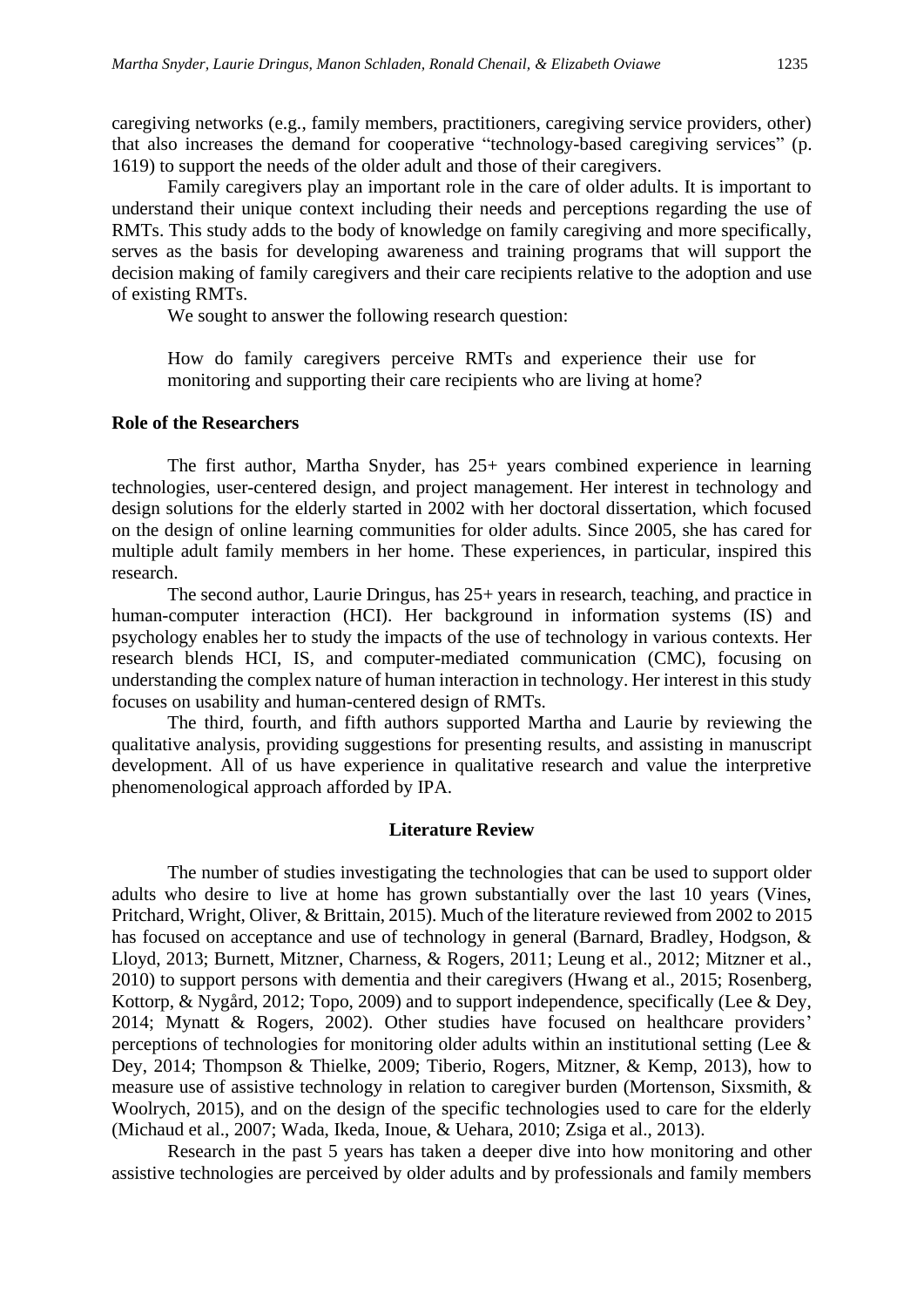who care for them (Berridge, 2016; Caldeira, Bietz, Vidauri, & Chen, 2017; Haken, Allouch, & van Harten, 2018). Berridge (2016) conducted 49 semi-structured interviews with residents, their family emergency contacts, and staff of six low-income independent living apartments to understand the implications of privacy when using passive sensor-based remote monitoring systems. Using grounded theory methods to analyze the data, Berridge reported themes about what privacy means to actual users of monitoring systems and that residents should have control over boundary management to protect their privacy if they agree to be monitored in the home. Themes of boundary management included, for example, who accesses monitoring data and how monitoring is being used. Caldeira and colleagues (2017) conducted a qualitative study, which included interviews and observations designed to understand how independent residents of a continuing care retirement community manage their health through various selfcare and collaborative care (i.e., with staff, healthcare providers, peers, and family members) activities such as external monitoring and self-tracking. Their study revealed seniors perceive there needs to be a balance between collaborative care activities (involving assistance) and independence and that "tensions arise from seniors' desire for independence" (p. 1605). Haken, Allouch, and van Harten (2018) conducted a literature review on research that focused on the use of advanced medical technologies in home settings, with an emphasis on quality and safety. Haken and colleagues reviewed literature published from the period 2011-2015 on the use of advanced medical technologies at home. Findings from the review show that only little more than a third of studies in the home involve patient/caregiver experiences and professionals' experiences in the home are also understudied. These results would suggest that deployment of health technology in the home environment itself is understudied.

Research on perspectives on surveillance and monitoring technologies appear to be gaining traction in studies related to RMTs as well. For example, Mortenson, Sixsmith, and Woolrych (2015) presented theoretical perspectives relating to how home-based surveillance technologies have been implemented and how they are experienced by older adults. Mortenson and colleagues warn against the potential of technology encroachment on the "private lived space of the individual" (p. 512) and the need to consider how technology used in the caregiving process may have a pervasive impact on how the power dynamics of informal and formal caring relationships will be affected.

Finally, research focusing specifically on the needs of persons with dementia and their caregivers has focused on how RMTs can be used to support everyday life, improve quality of care, and reduce caregiver burden. For example, Hirt, Burgstaller, Zeller, and Beer (2019) identified a gap in the literature pertaining to "the development and implementation of assistive technologies" (p. 296) for persons with dementia. Hirt and colleagues defined assistive technologies as technologies used *by* people with dementia (e.g., navigation and communication aids and alerts), technologies used *with* people with dementia (e.g., telepresence systems, reminiscence books, and games), and technologies used *on* people with dementia or "applied without their direct participation. . .to ensure safety, to monitor, alert and prevent the risk of harm" (p. 296). They conducted a scoping review to provide an overview of the studies that focus specifically on the needs of people with dementia and their informal caregivers with regard to assistive technologies and found that most of the needs fell into the category of activities of daily living and customization of assistive technologies developed specifically for persons with dementia. Berridge (2019) pointed out some of the ethical issues related to passive remote monitoring technologies, which are monitoring systems that collect data without the person needing to take any action or even be aware that data are being collected (e.g., location tracking and sensor-based monitoring, and webcams). Within the context of dementia care, Alzheimer Europe (2010) identified several ethical issues related to these types of technologies including concerns about dignity, privacy, reduced social interaction, and impositions on a person's "daily rhythm." Obtaining informed consent or assent to use assistive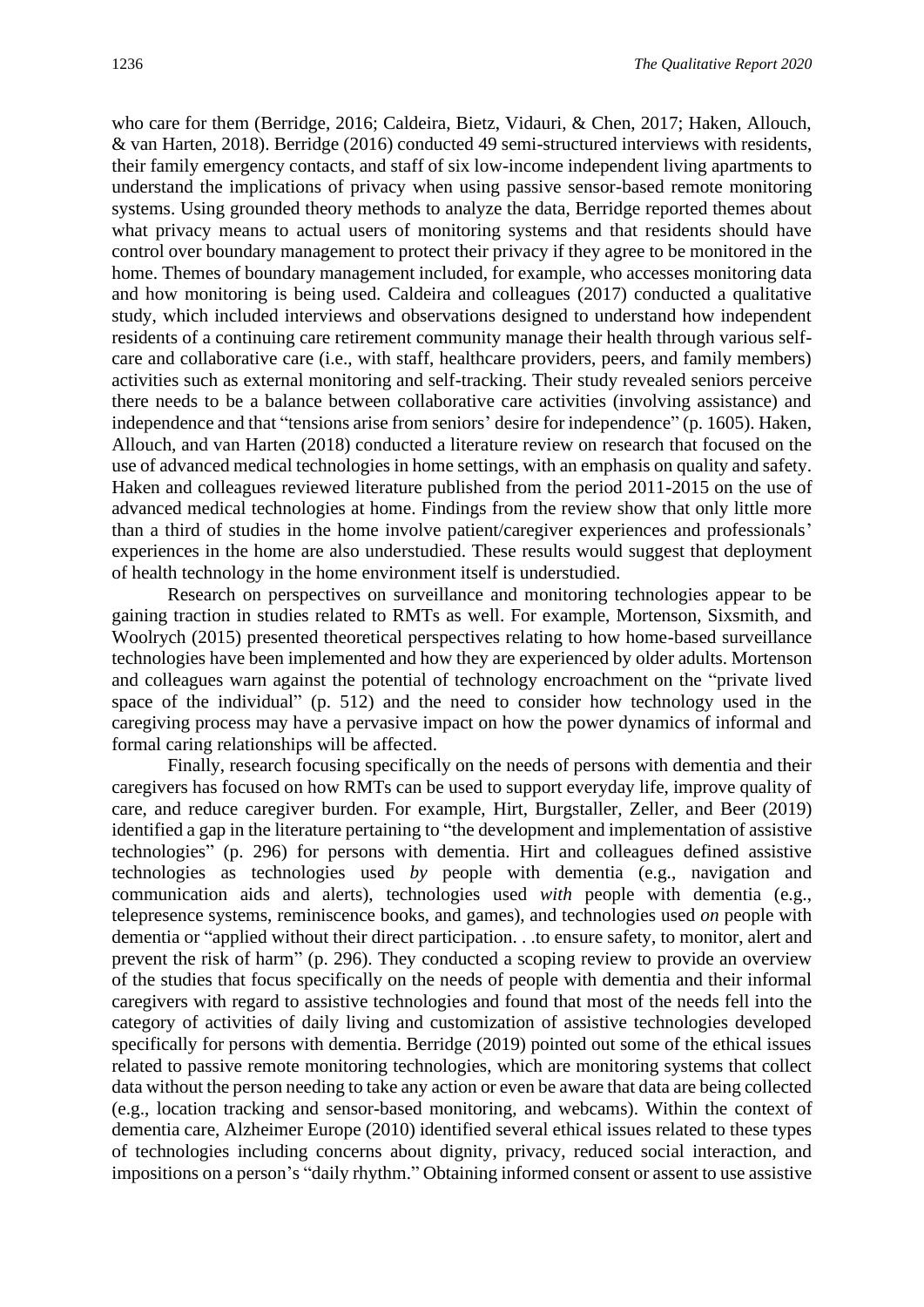technology with persons with dementia can also be difficult due to the progressive nature of the disease and the threat of the person's capacity to consent deteriorating over time. Berridge (2019) argued that these are critical issues that need to be explored by practitioners and researchers in order to inform policies and practices that guide how these technologies are integrated into health plans such as Medicaid and home and community-based services.

The works summarized collectively provide insights into the concept of aging in place while they also characterize the prospects and challenges of technologies that play an increasing vital assistive role in providing care support and enabling independence of older adults, and persons with dementia more specifically. Research offers some insights into the use and utility of RMTs such as wearable sensors, mobile emergency devices, smartphone apps, and webcams that can be used to monitor, sense, record, and communicate a person's daily activities. However, research offers a limited understanding of the family caregiver's needs and perceptions of RMTs used in a home-based setting.

#### **Methodology and Design**

This is primarily a qualitative, phenomenological study (Finlay, 2011) in which we explored how family caregivers perceive and experience RMTs and their use for monitoring and supporting their care recipients who choose to live independently. Carroll (2016) suggested qualitative techniques to uncover the needs and learn about the experiences of end users. He conducted a series of semi-structured interviews with experts to understand the key success factors in the design of Smart and Connected Health (SCH) software innovations. Hwang et al. (2016) emphasized the need to approach design problems relating to gerontechnological innovations from a qualitative and interpretive stance. We used a short survey to gather preliminary data regarding the population of family caregivers and their current perceptions and use of RMTs. The results of the survey were used to support our qualitative methods including describing the current context, recruiting those who were interested in participating in a follow up interview, and developing an interview guide that was used for an in-depth analysis of the family caregivers' perceptions and lived experiences.

#### **Participants and Setting**

Participants included family caregivers (e.g., adult children, spouses, partners, and siblings) of one or more older adults who live at home. We used snowball sampling (Gay, Mills, & Airaisian, 2009) and recruited participants by first sending email requests for participation to acquaintances. To increase the number of survey responses, we followed up by sending requests for participation through our personal networks on LinkedIn and Facebook.

#### **Data Collection**

Prior to data collection we received approval from Nova Southeastern University's Institutional Review Board (IRB), and we obtained informed consent from participants.

#### **Online survey.**

Prior to distributing a survey to participants, it is important to conduct a pilot study as a way to find deficiencies and areas that can be improved (Gay et al., 2009). We pilot tested the instructions and the survey with a group of six people including a marketing professional from a healthcare company, an academic research methodologist, a hospice care doctor, and four persons who represented the target population. This blend of pilot participants provided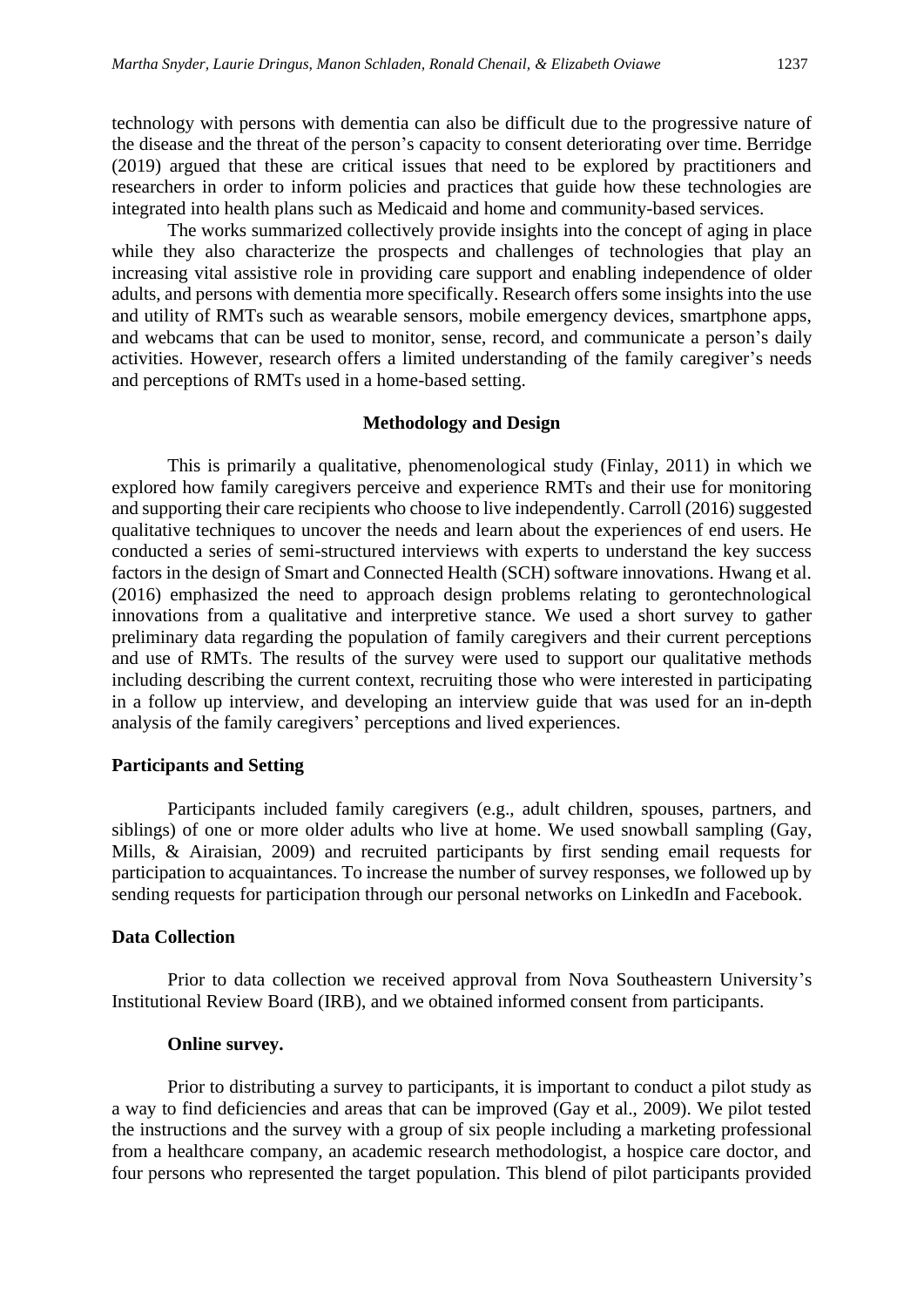useful feedback on various elements of the survey including the design, clarity of questions, ease of completing the survey, completion time, items that might have been left out and items that were irrelevant (Gay, et al., 2009). After pilot test feedback was collected and analyzed, modifications to the survey were made such as simplifying the presentation of information, updating the categories related to gender and ethnicity, increasing the age range for the care recipient from 70 to 100, and adding an "other" category to the question about types of caregiving performed on a regular basis.

Results of the survey also informed the questions that we asked during follow up semistructured interviews. For example, the survey informed us of the specific RMTs that were being used so we were able to follow up and ask questions specific to those technologies. We distributed the survey electronically via Opinio (ObjectPlanet, 2019), an online survey software tool. At the end of the survey, participants were asked if they would be willing to participate in a follow up interview about their perceptions of RMTs. If checked "yes," participants were asked to provide their name and contact information. Thirty-eight participants completed the survey. Of the 38 respondents, 16 expressed interest in participating in a follow-up interview. Of those 16, we were able to connect with 10. After explaining the purpose of the study in more detail, 3 participants expressed that they did not know enough about RMTs to participate. Therefore, we made arrangements with the remaining 7 participants to conduct the follow up interview.

#### **Semi-structured interviews.**

Six of the seven semi-structured interviews were conducted by phone and one via Skype, a web conferencing tool. Prior to the interview, we asked participants to complete a verbal informed consent. Each interview ran 45 minutes to one hour. We used an interview guide consisting of a series of open-ended questions to ask for specific stories that were intended to help participants share their unique caregiving experiences and tasks they perform, their perceived use of existing RMTs, perceived benefits and risks of using RMTs, and their concerns about adoption and use of RMTs. Examples of these open-ended interview questions included the following:

- What is a day-in-the-life as a caregiver like?
- What problems do you encounter when it comes to caring for your care recipient?
- How do you feel about using RMTs to help you monitor and care for your care recipient?
- What do you perceive as benefits and risks of using RMTs in your particular situation?
- What difficulties might you have helping your loved one adopt RMTs?

We audio recorded each interview and sent the recording to a professional transcription service. Once we received the transcriptions back from the service, we assigned codes to the files and replaced real names with pseudonyms. Converting the interviews into a digital format facilitated coding of the data (Gibbs, 2007). To show appreciation for their time, we mailed a \$20 Target® gift card to each participant at the conclusion of the interview. Smith, Flowers, and Larkin (2009) suggested that interpretative phenomenological analysis is best done with a homogenous group. Of the seven interviews we conducted, four interviews were done with persons who were caring for someone who had some degree of loss of cognitive functioning. We chose to analyze those four interview transcripts because we felt that they represented the most homogenous group. Hirt et al. (2019) implied that persons with dementia and their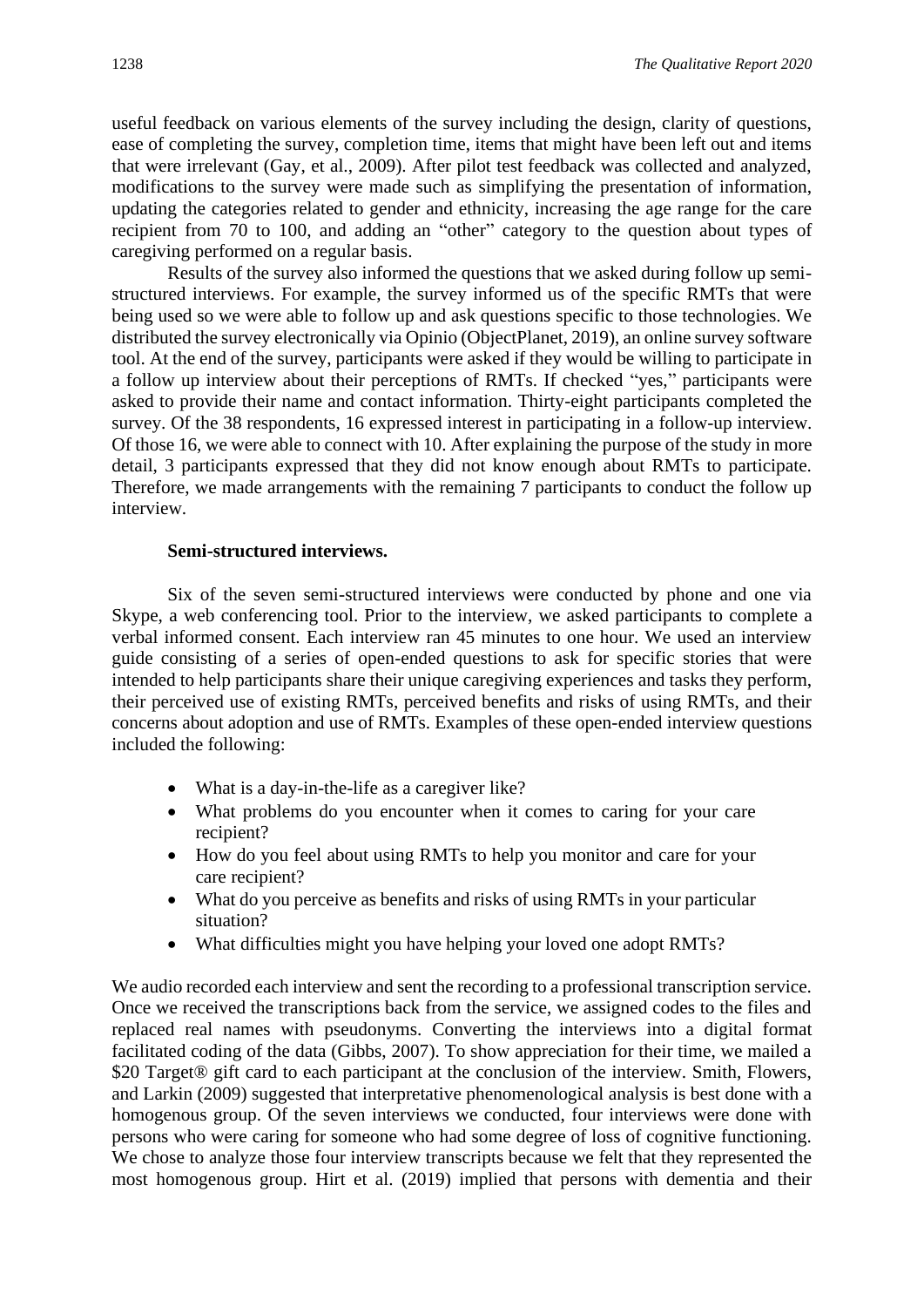caregivers have different needs with regard to assistive technologies from the broader population of older adults. Alzheimer Europe (2010) identified ethical issues regarding assistive technology that are specifically focused on persons with dementia. The following sections focus on our data analysis methods for these four interviews with the family caregivers.

#### **Data Analysis Methods**

We used interpretative phenomenological analysis (IPA) to analyze the interview data. Smith et al. (2009) stated "IPA is concerned with the detailed examination of human lived experience" (p. 32). IPA is useful when the goal is to understand the process and the meaning within a specific context as opposed to specific or concrete outcomes, causes, and consequences. Here the purpose was to explore how family caregivers perceive and experience their use of RMTs for monitoring and supporting their care recipients. Analysis of data was a recursive process involving a transition of focus from "the particular to shared and from the descriptive to interpretative" (Smith et al., p. 78).

Following is a brief description of how we analyzed the data. A more detailed explanation of these analysis methods can be found in Snyder and Dringus (2019). First, we immersed ourselves in the data by listening to the audio recordings and reading transcripts over and over. Then we made initial notes and exploratory comments. We used a combination of making notes by hand and noting comments within the electronic document using Microsoft Word's review (i.e., making comments in the margins). In the electronic version of our notes, we could more easily distinguish the descriptive (i.e., key words and phrases), linguistic (i.e., use of repetitive words, pronouns, metaphors, and pauses), and conceptual comments (i.e., comments that might prompt future questions) using different font styles, namely normal, italics, and underline respectively. We found that the combination of the hand-written notes and electronic notes and going back and forth between the two styles were useful in our analysis. Examples of descriptive comments included phrases such as "caregiver says voice recognition when texting is fabulous" and "caregiver senses webcam would be too invasive." We coded the word, "carer," as a linguistic comment in one of the transcripts because in one participant's case, there was an issue with constantly changing paid caregivers. When discussing with a participant the desire of the care recipient to have her independence, we noted the following conceptual comment: "Could wearing some kind of visible monitoring device make people feel like they are helpless?"

We developed emergent themes by going back and reading through the coded transcripts over and over again and looking at the exploratory comments. Through this process, we were able to better organize and interpret the transcriptions. We created a table in Microsoft Word to help us organize these initial themes and the key words and phrases that described those themes. For example, one of the initial themes was remote monitoring technology risks. Key words and phrases that we associated with that theme included invasion of privacy, security of information, false sense of security, confusion with technology, and distraction. After we identified key themes in each case, we looked for patterns across cases. Through this process, we identified common themes across all four participants. For each theme we identified, we noted exemplary quotes that represented that theme, as well as, our own interpretation of the theme. In addition to this recursive process of data analysis, we used the data from the surveys and interviews to create a composite description of each of the participants. We feel these composites help the reader get a sense of the context of the analysis.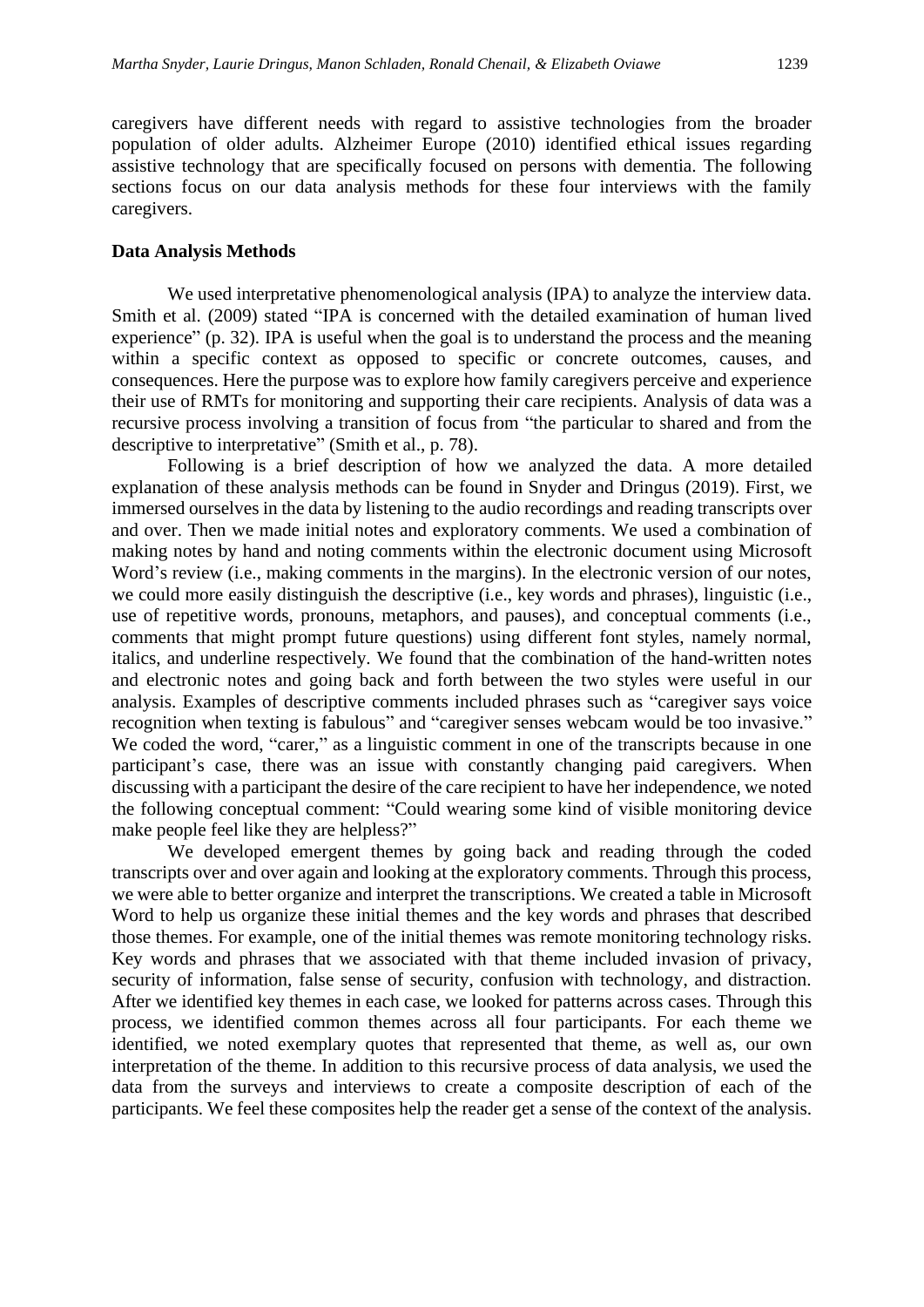#### **Trustworthiness**

We employed the following methods to ensure trustworthiness: (a) referential adequacy of materials, (b) transcription checking, and (c) code cross-checking (Erlandson, Harris, Skipper, & Allen, 1993; Gibbs, 2007). Referential adequacy of materials refers to how the context of the case is presented so that enough information is communicated to the reader to ensure an understanding of the findings within the context. We paid careful attention to how the analysis and interpretations of the data were presented within the broader context. Given an outside transcription service was used (i.e., Rev.com), we reviewed each transcript prior to analysis to ensure there were no mistakes. This process was also a first step in helping us become familiar with the data (Gibbs, 2007). Finally, Gibbs suggested in addition to the application of the constant comparison technique and writing detailed memos about codes during the coding process, seeking outside assistance from colleagues to cross-check codes and prevent definitional drift is also helpful. For our study, we sought the assistance of two other researchers to help in the crosschecking of codes.

We also referred to Yardley's (as cited in Smith, et al., 2009) principles for assessing quality to guide our analysis. These four principles include (a) sensitivity to context, (b) commitment and rigor, (c) transparency and coherence, and (d) impact and importance. For sensitivity to context, we became more sensitive to the topic being investigated by reviewing the pertinent literature, discussing the contexts of the interviewees, making investigators' biases overt through ongoing journaling, and by immersing ourselves in the data analysis process. For commitment and rigor, we maintained attentiveness to the interviewees by focusing on questions asked and responses given and going beyond superficial results to develop sufficiently interpretive findings in the analytical process. For transparency and coherence, we maintained a research notebook that detailed the procedures used the study and reflections on the process. Procedures are also outlined here along with evidence in the form of direct quotes from the interviews to support interpretive results of the IPA. For impact and importance, our goal was to present something "interesting, important or useful" (p. 183) to our readers.

#### **Results**

As mentioned, the purpose of the survey was to obtain a basic description of participants' perception and use of RMTs, inform the questions that were asked during follow up interviews, and recruit participants for follow-up interviews so we chose not to report survey results herein. This section focuses on the interpretative phenomenological analysis of the interviews. Interview findings are organized by theme and presented through a descriptive and interpretive summary. Exemplar quotes are used to illustrate the essence of each theme's qualities.

#### **Participant composites**

Participants included Lucy, Cara, Samantha, and Devon (pseudonyms). We constructed the following participant composites from the survey responses and interview data.

#### **Lucy.**

Lucy is a white female in her 40s. She is employed full-time and cares for her parents and her husband. She also cares for her 10-year-old son. Her husband is in his 60s and her parents are between the ages of 70 and 89. She lives in the same residence as her husband and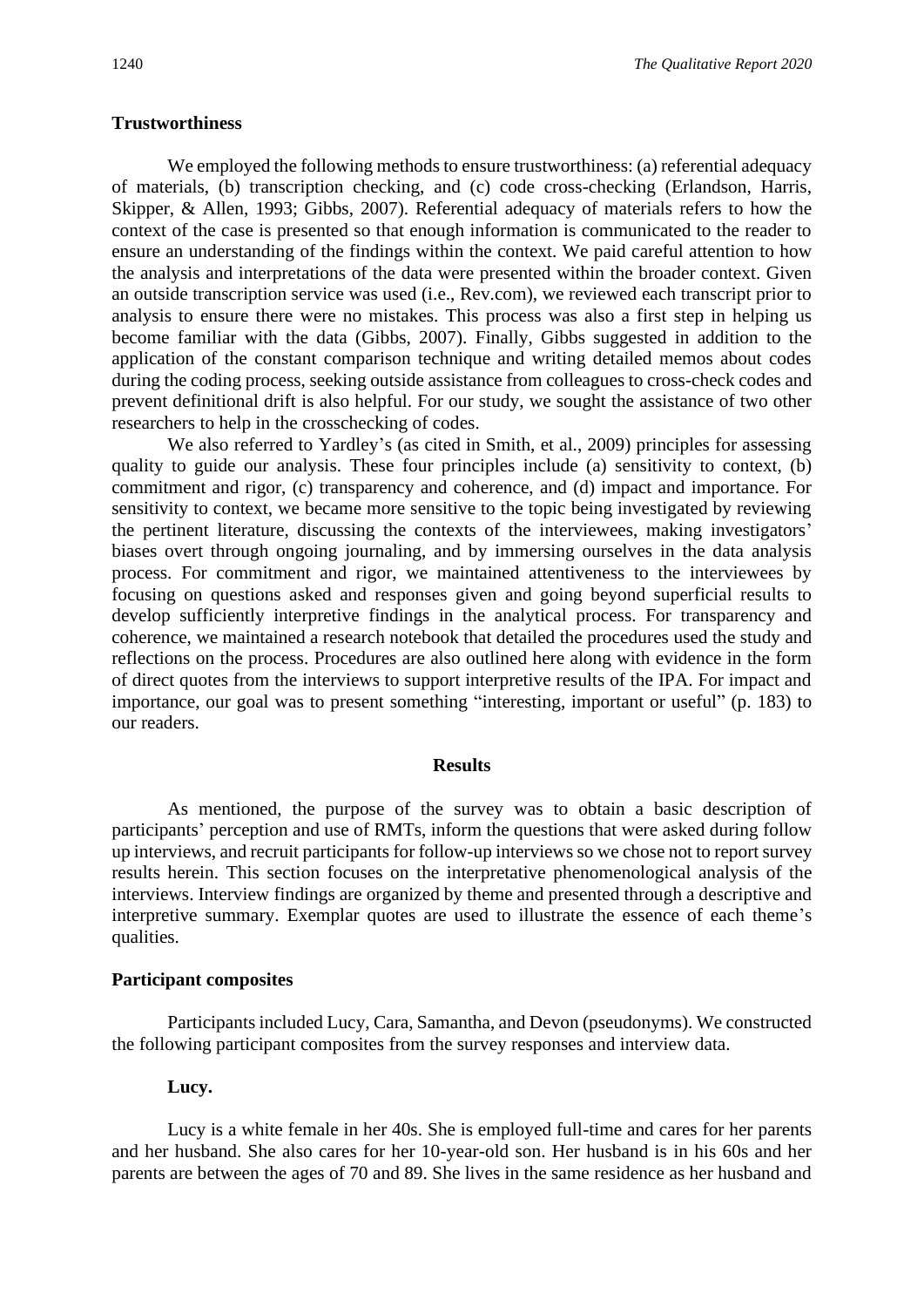her parents live less than five miles away. The focus of the interview was on her husband, who was diagnosed with Alzheimer's disease at an early age. While Lucy is at work, a paid caregiver is with her husband. Although Lucy is familiar with various types of RMTs including medical alert devices, pendants, wrist-worn sensors, and smartphone apps, she does not currently use any type of remote monitoring technology other than the cell phone.

#### **Cara.**

Cara is a white female in her 60s. She is employed part-time and cares for her brother, who is in his 70s and has been diagnosed with Alzheimer's disease. She lives less than five miles from her brother. A paid caregiver lives with her brother in his home. However, Cara checks in about three times per week to offer companionship, general keeping tabs, and some supervision of the paid caregiver. Cara is both familiar with various RMTs and has also used in-home and mobile medical/emergency alert devices, a sensor mat, and remote cameras.

#### **Samantha.**

Samantha is a white female in her 50s. She is employed full-time and cares for her mother who is in her 80s and has been diagnosed with dementia. She lives 6-15 miles from her mother. A paid caregiver provides most of her mother's care. However, Samantha interacts with her mother daily providing care and assistance such as check-in phone calls, assistance with shopping, food preparation and bathing, serving as a healthcare advocate, and general keeping tabs on her mother. She is familiar with RMTs including the in-home and mobile medical/emergency alert devices. She has also used the in-home medical/emergency device that plugs into a land-line telephone jack.

#### **Devon.**

Devon is a white trans-male in his 60s. He is not employed and cares for his wife who is in her fifties. Devon indicated that his wife experiences difficulty with mobility and cognitive processing abilities. He lives in the same residence as his wife and is the primary caregiver. He provides daily assistance with activities such as shopping, and bathing, offers companionship, and does all the cooking and meal prep. He is familiar with RMTs such as mobile medical/emergency alert pendants, wrist-worn sensors, smartphone apps, apps that integrate with wearable wristbands, and smartwatch features. He uses smartphone apps (i.e., Find My Friends) to help him monitor and guide his wife when she is out of the house.

#### **Interpretation of interview results**

The following themes represent patterns that cut across all cases. These themes include (a) family caregiver connection, (b) risk-benefit conundrum, (c) human-technology interaction and usability, and (d) tailored solutions. A description of the theme along with exemplar quotes are provided.

#### **Family caregiver connection.**

The connections family caregivers feel are unique and different from the broader caregiving context because of the personal relationships. Participants expressed feelings of frustration, isolation, and being overwhelmed, while at the same time emphasizing love,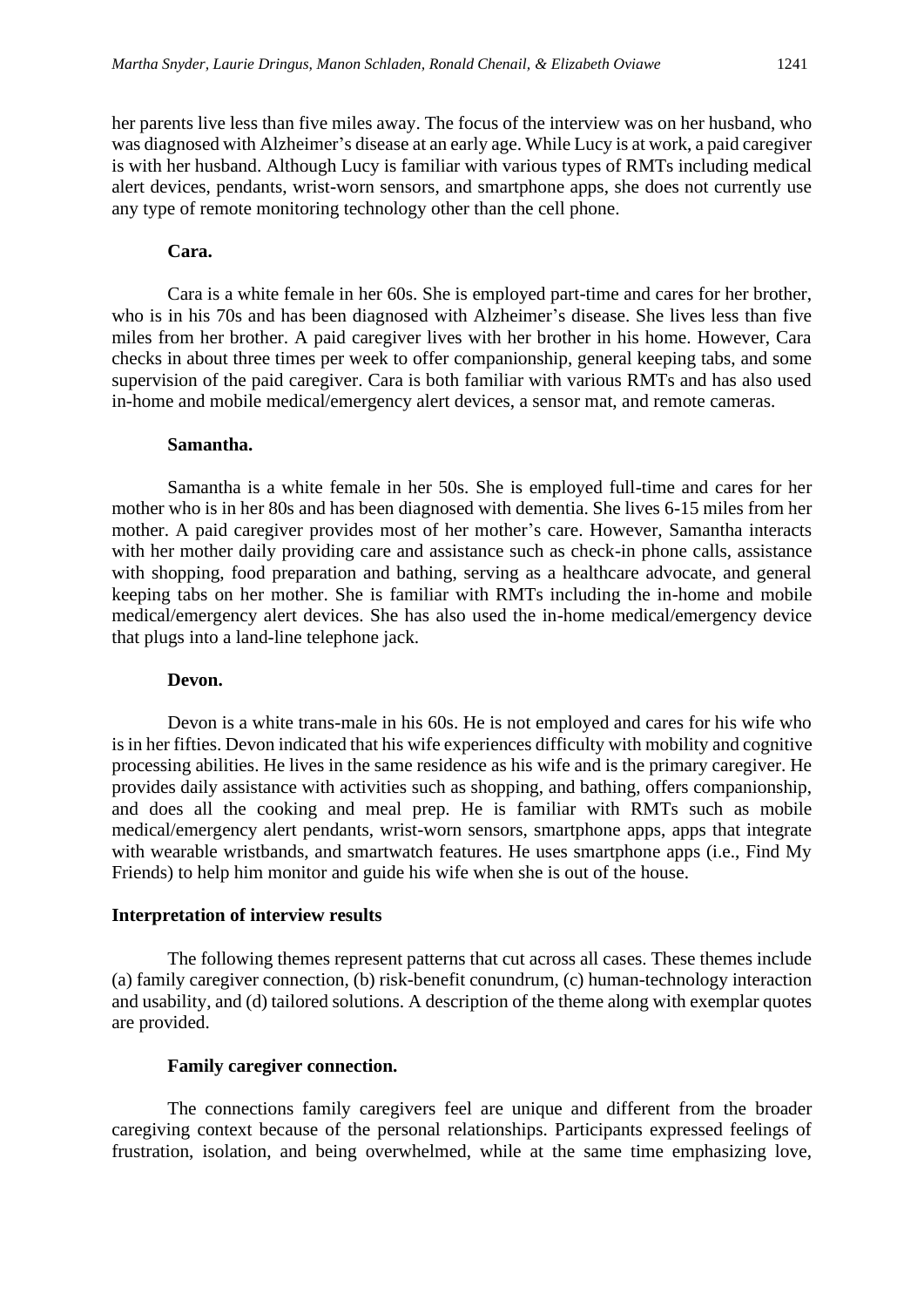compassion, and empathy towards their relative. This intense love can also bring emotional pain and distress.

Lucy described her frustration with trying to find programs for her husband and herself. She noted,

I have actually had my husband turned away from programs because he's not old enough. Then I went to a couple of these support groups and there were people my age but they were caring for parents. When I said that I was caring for my spouse, all they could do was to show pity, and I don't want pity. I want help.

Samantha expressed feelings of frustration and isolation as the only one in her family who has taken on the caregiving role. "I think what's challenging is the frustration of just being the only one of my family that does this, or supports this. There isn't someone to relieve me as much."

Family caregivers are juggling many roles and oftentimes caring for more than one person, which can cause them to feel overwhelmed. Lucy said, "Between the 10 calls a day I get from my husband and then my parents, it can be a little overwhelming. . .I am the true sandwich generation." Caring for a person with dementia can be "tricky" as described by Cara:

To care for someone with Alzheimer's in your own home, you really need to know what you're taking on board. Number one, when are you, yourself, going to get some rest? How on earth are you going to constantly deal with them either wandering around, or talking, or sitting silently and you're not quite sure they can verbalize what they need?

Although participants freely expressed their struggles, they also described their experience as a unique and special connection with their loved one. For example, Samantha stated,

I'm very keenly aware of the limited time that we have remaining together, so I appreciate and try to listen to her, and just be in the moment, much more than any other time in my life, I think. So that's something very special.

The unique situations that family caregivers experience also result in a strong desire to protect their loved ones from harm. They are concerned about how their relatives are treated by hired help, the community, and the healthcare system. For example, Lucy expressed concern about the part-time hired caregiver:

She is very condescending to him, and he doesn't need that. He doesn't need that at all. He doesn't need somebody to say, "See, look, you forgot." An Alzheimer's patient doesn't need that. I mean, it's hard enough for me not to say, "I told you that already."

She wished the person could "just be kinder."

#### **Risk-benefit conundrum.**

Regarding the perceived risks and benefits of RMTs, there is a conundrum between the benefits of having peace of mind, a sense of self-efficacy, and greater independence versus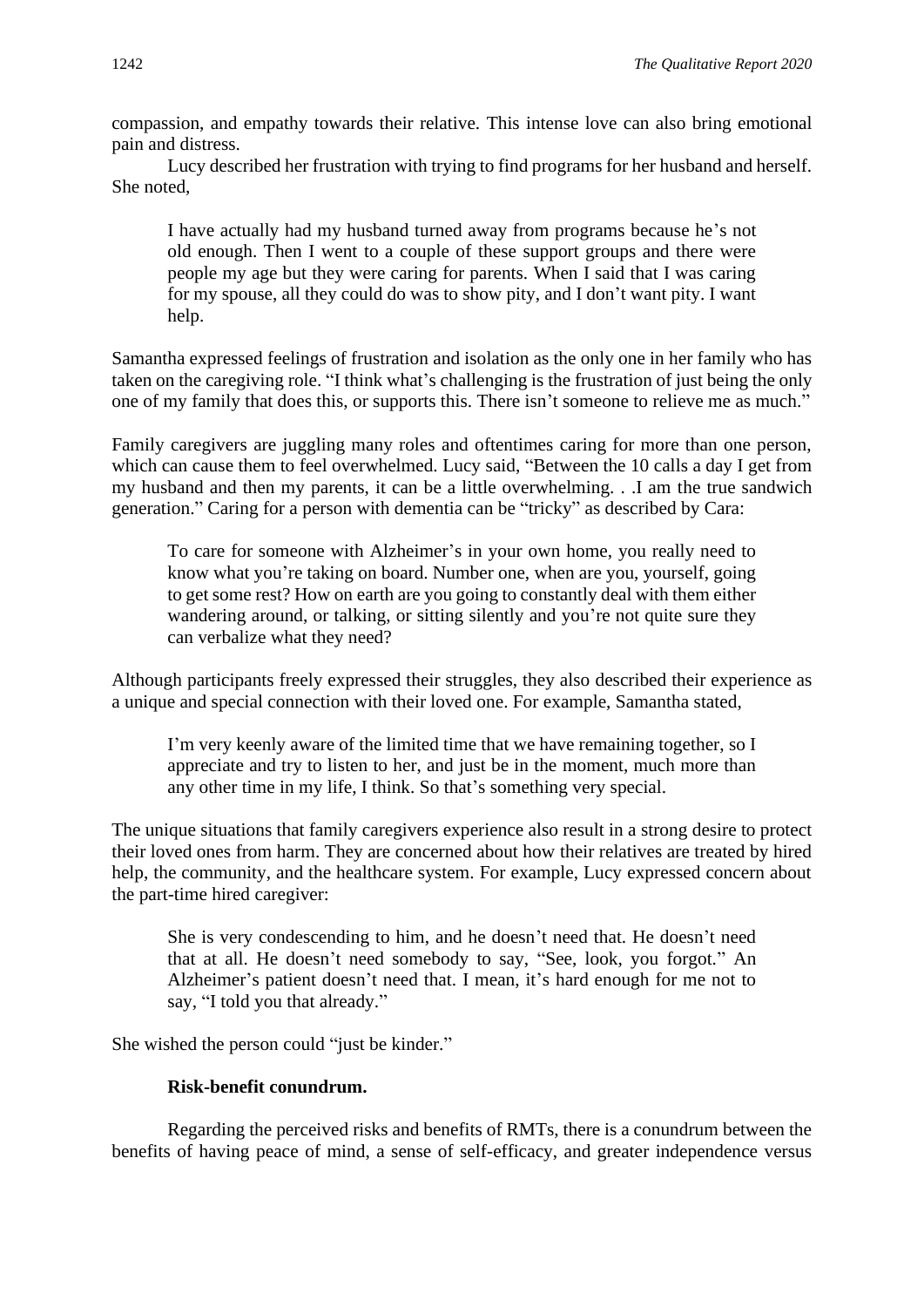perceiving RMTs as an invasion of privacy, a security risk, a false sense of security, and a distraction.

Some participants reported that RMTs are used to facilitate communication and support between the caregiver and care recipient. This benefit enables the caregiver peace of mind. Devon uses the app Find My Friends to provide verbal turn-by-turn directions to his wife when she takes the bus by herself. He noted,

Her sense of direction is very good, but when she gets very tired, I have to guide her block by block. Having Find My Friends on the phone means that she doesn't have to try to read the street sign and tell me where she is when she's downtown, in the middle of a crowd of people, it's noisy, and it really affects her brain functioning.

Cara feels at ease when she is able to use the webcams in her brother's home to make sure he's okay and noted, *"*I was able to look at my brother at 12:00 at night to see is he getting out of bed, or is he not. I can look at him sitting. . .and laughing."

Use of RMTs can give caregivers confidence in their ability to care for their loved one. Using a webcam, Cara was able to supervise the caregiver from a distance. She explained:

When my brother was having difficulties getting in and out of the car, I would say to the carer, "When you're taking him out today text me and I will watch." I was able to see, because he was having great difficulty of sitting into the car.

When referring to potential benefits of RMTs, Devon also discussed the value of independence for the care recipient noting,

The more they can do on their own and feel like, "I'm an independent person and I'm functioning on my own." That is really an important piece. Feeling like people are checking up on you, and keeping track of you, and keeping tabs on you, whether you want them or not, it takes away independence and it makes people feel like they are lesser in some way.

Contrarily, participants expressed concerns regarding privacy and security, false sense of security, and distraction associated with RMT use. When discussing potential use of remote cameras, Samantha stated,

I think from her perspective, she more recently, over the past year or so, has been much more into a sense of "I want my privacy," and I think that she might have trouble with the idea of someone watching, to the extent that she would remember that it was in place.

Regarding security, Devon mentioned privacy and security are important to his wife because "…she understands just how easily those systems can be hacked."

RMTs were perceived as offering a false sense of security. When discussing the use of emergency response pendants, Samantha noted: "My reluctance is that it doesn't seem. . .It can't stop something from happening to her. It just alerts you maybe if something does." When discussing the use of a webcam, Devon had reservations: "If I'm not there, it doesn't do a lot of good if she's fallen in the shower, if she manages to get ahold of me and I'm across town. And she wouldn't want anyone else to come help her."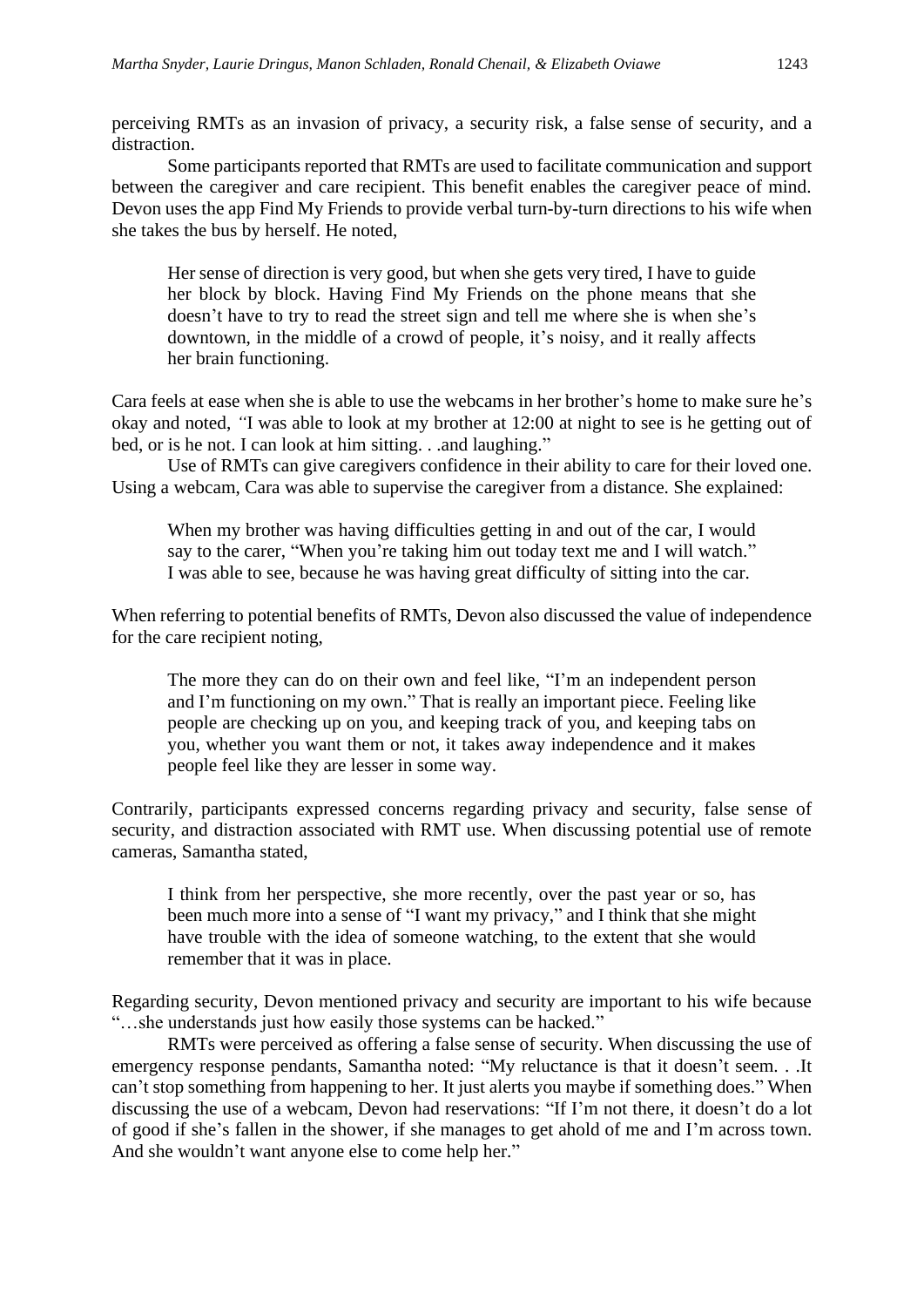RMTs were also perceived by some as a distraction. Samantha noted a downside to be able to monitor her mom stating, "if I had access, that I'd be spending more time than I really can afford, at work, or something like that to access information." Lucy expressed similar concerns when discussing webcams stating,

part of me doesn't want to worry myself. Also, how often do you check it? What do you check? What do you do if you see something you don't like? It's kind of like, the pros and cons and it seems like the cons outweigh the pros.

#### **Human-technology interaction and usability.**

Participants were asked about the features and applications of existing RMTs for monitoring and supporting their relatives. Issues pertaining to the way they interact with the technology as well as its usability were mentioned.

Participants expressed concerns about their care recipients' ability to use or continue to use technology. For example, Samantha talked about her mom's use of a wrist life alert that was given to her by the local hospital.

I think the challenge has been for me, and for her, in that she, to my knowledge, that she doesn't have any technical ability, so I don't know if there are things that don't require her to have technology, Internet, or what have you.

Lucy was concerned about how long her husband would be able to use technology noting inconsistencies in using text messages on his cellphone. "Sometimes he reads them and can respond to them, and sometimes he goes, No, I never got your texts, so I don't know that he hears it ding or knows even to check it."

Usability issues relating to appearance, function, and features were also mentioned. For example, Lucy mentioned that monitoring devices that look like jewelry would be appealing. When referring to medical bracelets, she described that she could never get her husband to wear a medical alert bracelet that had a medical sign on the front and on the back it read, "I have epilepsy" or "I have diabetes." She explained, "But if something were to look like a Fitbit, a Lokai bracelet, or even one of those rubber bracelets that you wear when you are raising money for something, he would wear that." Regarding functionality, Devon mentioned, "the most useful technology by far is the ability to text on our phone [and] use the voice recognition technology. . .we can use that out and about if we get separated in a store."

#### **Tailored solutions.**

The fourth theme emphasizes the need for solutions that are tailored for the family caregiver and his or her loved one. Participants discussed needs relating to adoption and use of RMTs. These needs included availability, function, cost, informed consent, and the carer as educator.

Participants had a difficult time understanding what types of RMTs were available and what problems they could solve. Technology is changing so rapidly, it's hard to keep up.

For example, Samantha mentioned, "I just think that there is so much information, but sometimes, it's a question of making it easy to digest and access."

Lucy expressed how difficult it is finding the information she needs.

I wish that there was easily accessible information. The [Alzheimer's websites] are unbelievably confusing in how to find resources. The same with the drug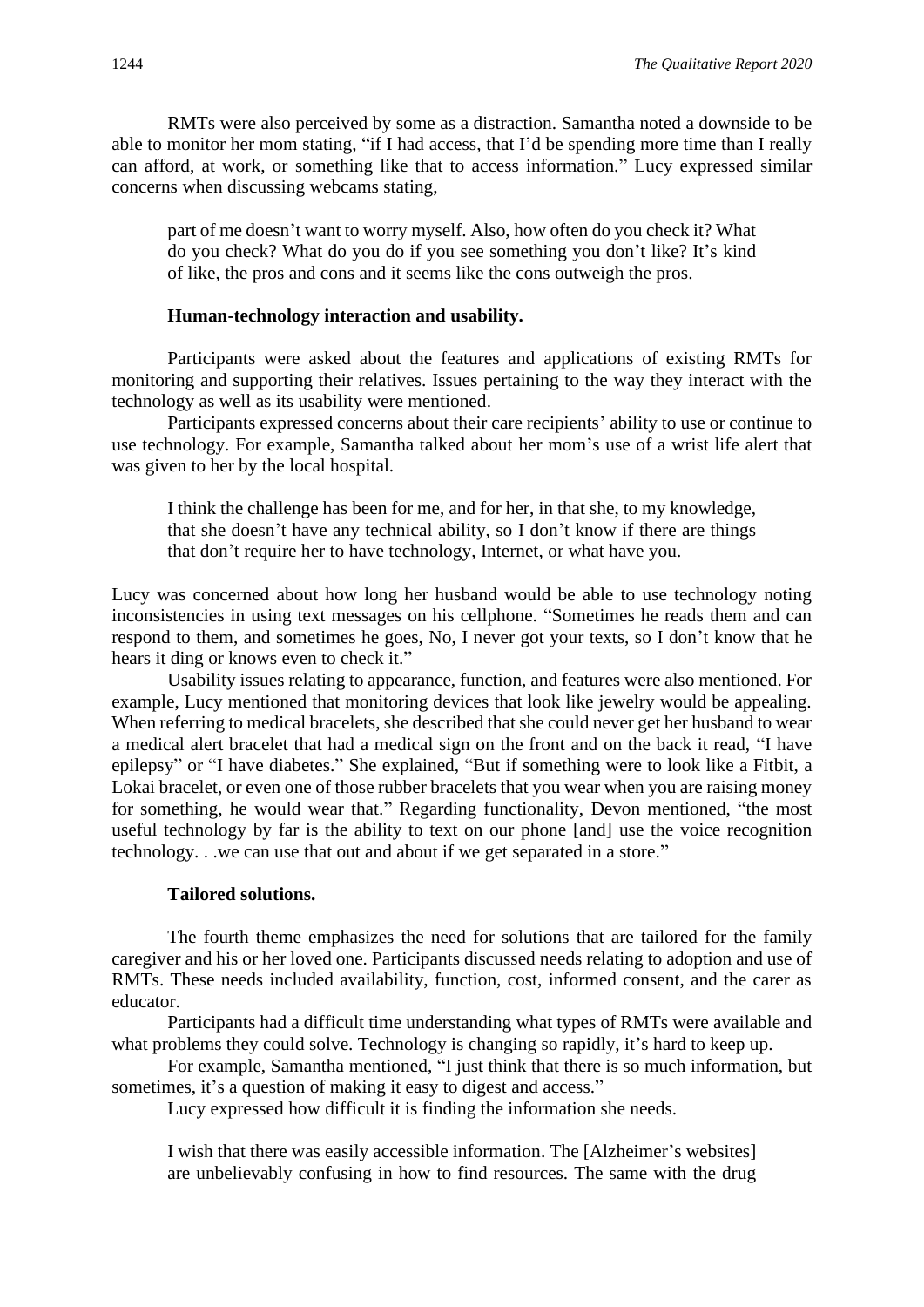companies, plow the doctors with samples and brochures and that sort of thing, I wish that some of the technology companies did the exact same thing so that when you get your diagnosis of Alzheimer's or you go back a year later and there's been a decline, such as our situation, they can hand you a packet.

Samantha also expressed preference for brochures in doctors' offices stating,

So probably for me, the easiest place to receive information would be from, for example, if we had an emergency room visit, and someone would have given me a resource, or a tool, and said, "Here are some things that are available. Here are some things that we participate in." That might have been helpful. Maybe the doctor's office having brochures.

Cost is another factor that concerns participants as it relates to RMT adoption and use. Samantha asked, "Are any of them [RMTs] supported or sponsored. Or is there a testing? You know how sometimes you could go to, I don't know, a hairdresser in training, and it's cheaper?"

Participants expressed worry and concern about what to expect as their loved one continues to experience cognitive decline. Will they even be able to know how to use any type of RMT? Lucy described it as "terrifying" to think that her husband will wander off one day. She struggles between the thought of locking him up in the house (like he's in jail) and giving him the freedom to open doors without setting off alarms and instead, carry his cell phone while he takes a walk around the block. Lucy described her husband's loss of memory related to the cell phone,

I know he can't text anymore. He can still send email, and he can use the phonephone. That part he's got down. But some of the more recent learnings, if using text messaging and things like that are not as solid.

Participants expressed the need to normalize the use of RMTs so that they will be accepted not only by the care recipient but also the carer. In Cara's case, she described her situation with the paid, live-in carer. Carers feel like, "Why don't you trust me? They miss it completely that my brother is a vulnerable person and vulnerable people need to be monitored."

Finally, sometimes caregivers need to educate other people about their loved one's disability. Devon noted, "We need to educate the caregiver on how to educate other people." Cara noted the need to educate paid caregivers on the reasons why she is using a webcam so that they feel comfortable having it in the house.

#### **Discussion**

We sought to understand how family caregivers perceive RMTs and their use for monitoring and supporting their care recipients who choose to live independently. Through interviews with four family caregivers, we identified four themes including: (a) family caregiver connection, (b) risk-benefit conundrum, (c) human-technology interaction and usability, and (d) tailored solutions. The following discussion considers the themes described in relation to the extant literature.

#### **Family Caregiver Connection**

We learned that the relationship between the family caregiver and the care recipient who has dementia presents a unique caregiving connection. While caregivers expressed a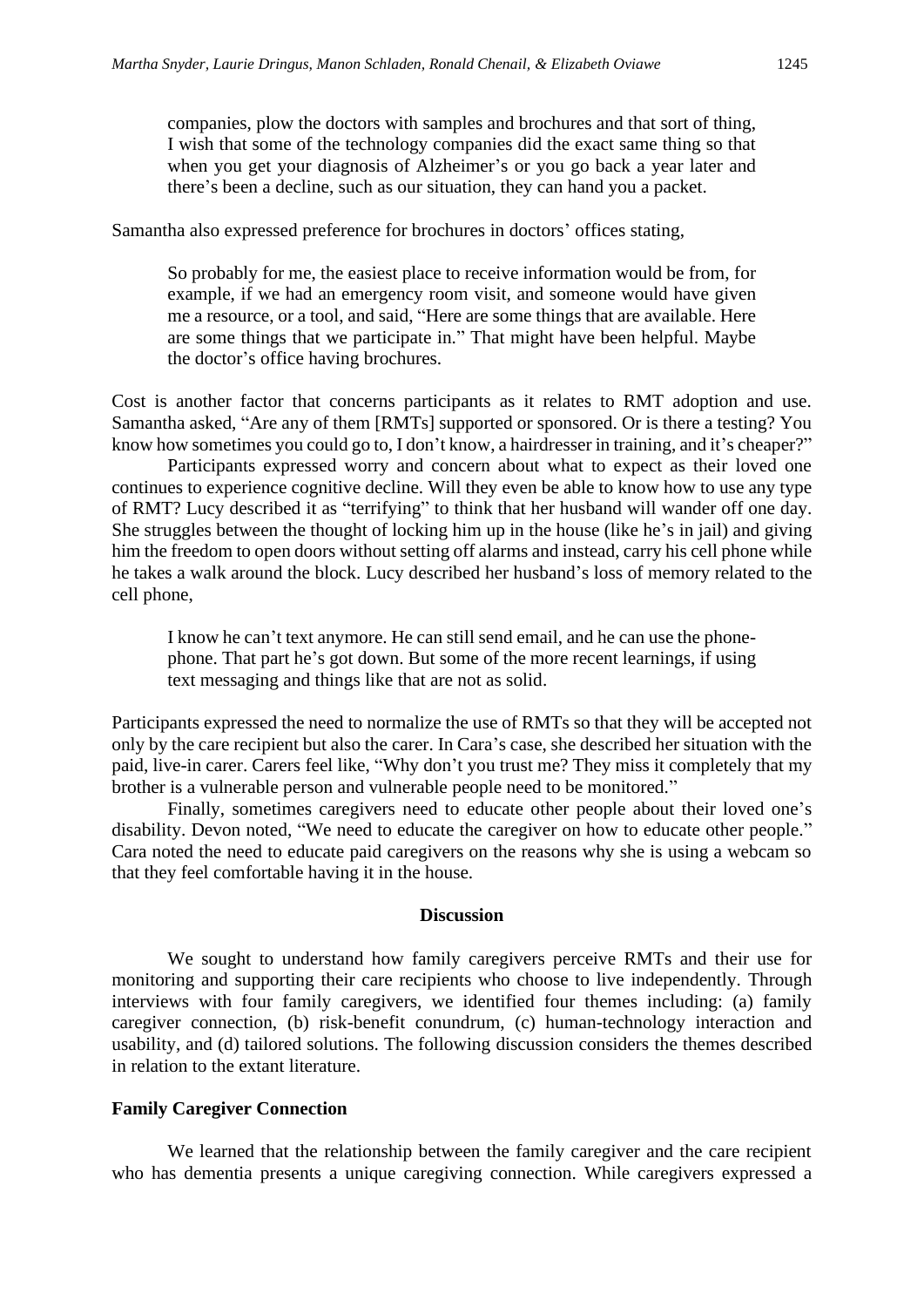strong bond with their care recipients, represented through love, compassion, and empathy, they also expressed strong feelings of frustration, isolation, and being overwhelmed. These negative feelings are exacerbated due to the behavioral and psychological symptoms of dementia (BPSD) such as hiding, wandering, visual hallucinations, and inappropriate eating and toileting behaviors (Song, Park, Park, Cheon, & Lee, 2018). This may be a different kind of relationship from, for example, paid caregivers who are caring for people with dementia, as they might not have the same emotional connection. Perhaps this finding implies the need for a unique approach to supporting and educating these family caregiving dyads that focuses on their emotional needs as well as their educational and physical needs. Supporting these family caregivers by developing user-centered training opportunities could be beneficial as the quality of the care received by persons with dementia is positively correlated with the length of time they remain being cared for at home (Christie et al., 2018).

#### **Risk-benefit Conundrum**

We learned that family caregivers found RMTs beneficial noting caregiver peace of mind, better communication between the caregiver and the care recipient, caregiver confidence, and caregiver and care recipient independence. These findings are consistent with Mitchell and colleagues (2018) who found the use of RMTs by family caregivers and their care recipients offered "useful information, promoted peace of mind, was easy to use, prevented health crisis. . ., and promoted independent living" (p. 16). We also learned that some family caregivers perceived risks to using RMTs, notably privacy and security related to the technology, false sense of security as a result of device output, and distraction. Mitchell et al. (2018) also found that RMTs were perceived by some as an invasion of privacy, provided too much information resulting in distraction, and feedback from RMTs was confusing to interpret. Mortenson and colleagues (2015) warned of the inherent dangers of using RMTs with the older population, especially the impact on their relationship with their caregivers. They noted two key areas to consider with regard to surveillance technology (e.g., webcams), in particular. First, we need to consider the extent to which this technology is used in the home. Unlike public spaces where surveillance technologies are used to monitor larger groups of people, used at home, they monitor a *specific* person. This attention could become an encroachment "upon the lived space of the individual" (p. 525) and thus cause conflict between the caregiver and care recipient (Yamashita et al., 2017). Bradford, Van Kasteren, Zhang, and Karunanithi (2017) referred to this perception that someone was watching over the care recipient all of the time as "the silent watcher." Second, power relations between the caregiver and care recipient need to be considered. Mortenson and colleagues (2015) suggested future studies need to focus on the pervasiveness of these technologies and the power relations between the caregiver and care recipient in order to fully realize how they impact the everyday lives of older adult care recipients and not inadvertently disempower them.

Regarding privacy and security, Alami, Benhlima, and Bah (2018) identified threats to privacy and security in wireless sensor networks (WSNs) including threats to information in transit (e.g., interception and modification of data), attacks against routing protocols, eavesdropping, and traffic analysis. It is important that the RMT project design teams are aware of and address these types of threats by, for example, incorporating privacy and security protocols into user requirements.

#### **Human-technology Interaction and Usability**

We learned that there were issues pertaining to acceptance and use of RMTs by both the caregivers and care recipients. These issues related to the care recipients' technical abilities,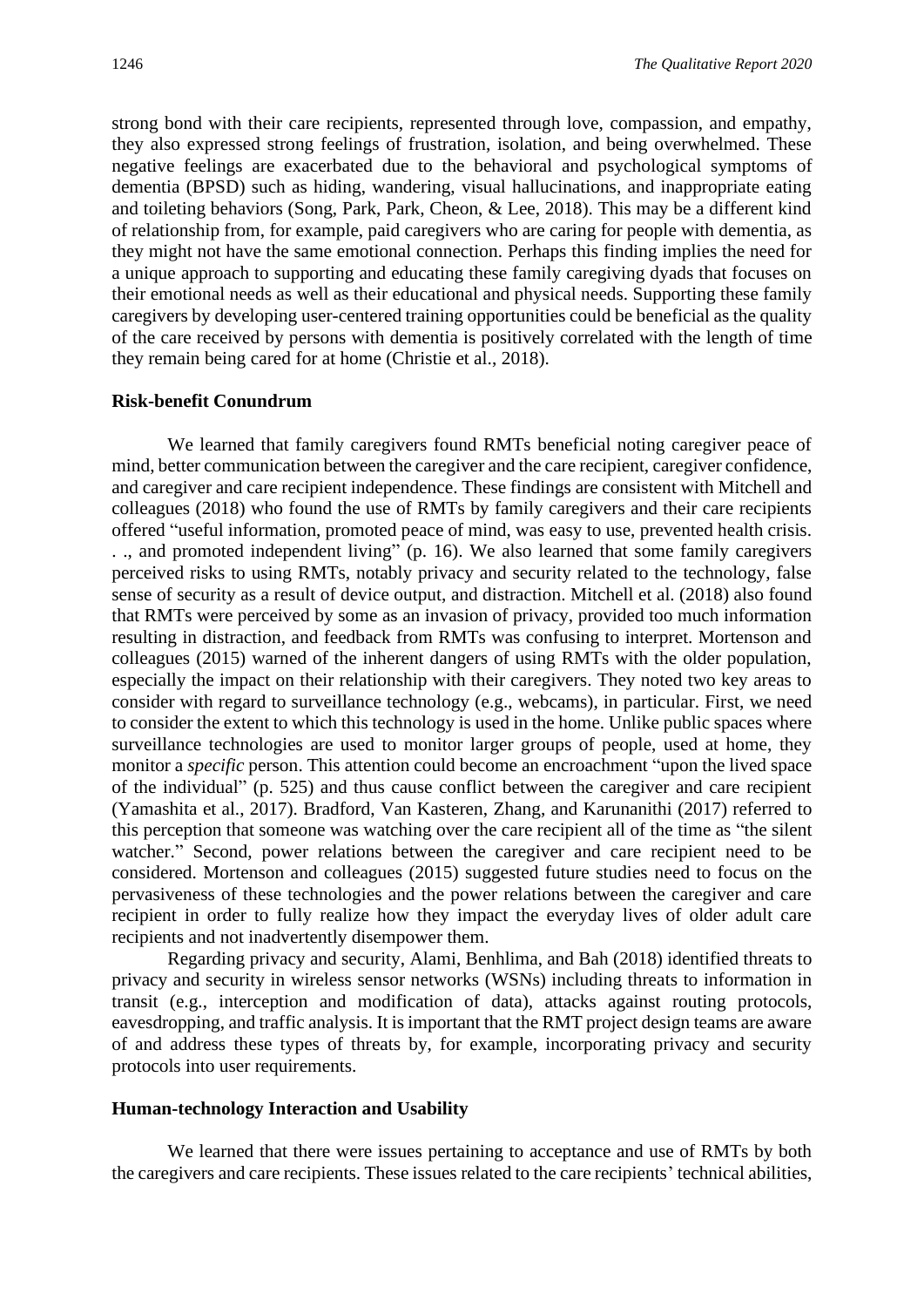the way both the caregiver and care recipient interact with the technology, how they use it, and the potential stigma that might come with wearable RMTs. Mitchell et al. (2018) also found that family caregivers perceived RMTs as "confusing and unclear" (p. 18) when it came to interpreting the data generated by the RMT and also needed more help in learning how to use RMTs.

Wearable sensors are common RMTs among family caregivers of persons with neurodegenerative diseases such as Alzheimer's. Wearables are most frequently used to locate the care recipient, monitor vital signs, and prevent falls (Kolasinska, Quadrio, Gaggi, & Palazzi, 2018). Kolasinska and colleagues (2018) reported that while health practitioners preferred the use of wrist worn sensors, family caregivers and their care recipients preferred sensors that are sewn into clothing. They concluded that wearables should be as invisible and inobtrusive as possible noting that a solution could be sensors sewn into clothing.

#### **Tailored Solutions**

We learned that family caregivers who are caring for persons with dementia, need tailored solutions that are easily accessed, presented in a format that is easy to use, and address a variety of issues related to RMT adoption and use such as features and benefits, privacy, security, and cost. In addition, it is important to also acknowledge the behavioral and psychological symptoms of persons with dementia and design appropriate education that aligns with cognitive decline and the progression of the disease. Berridge (2018) identified the need for ways to support ethical decision-making when it comes to the use of RMTs to monitor persons with cognitive impairment and asked the question, "what constitutes appropriate use" (p. 7). She stated, "researchers are just beginning to learn what privacy means in relation to inhome monitoring and how to talk about it with older adults" (p. 7).

Song and colleagues (2018) suggested customized and proactive education focused on managing the behavioral and psychological symptoms of persons with dementia early in the caregiving journey would help caregivers manage these symptoms and potentially reduce the negative feelings, noting "How and with which attitudes caregivers communicate in attempting to change a patient's behavior can determine how successful they will be" (p. 26). They suggested the need to "develop family-caregiver guidelines and empowerment programs to improve interaction skills in effectively coping with [behavioral and psychological symptoms] and thereby reducing their psychological distress" (p. 28). The need to tailor solutions based on the user's needs was also reported by Mitchell and colleagues (2018) who found reasons for a mismatch included the care recipient's stage or progression of disease and whether the caregiver lived with the care recipient.

It is possible that eHealth interventions such as online courses, smartphone or tablet applications designed to support the family caregiver, could not only facilitate the adoption of RMTs but also provide support to a broader population of caregivers. These types of solutions have proven to be beneficial in helping caregivers manage problems such as depression, stress, and anxiety, as well as improve their sense of self-efficacy, and confidence. They are also lowcost solutions that can be tailor-made and implemented widely due to their low-threshold access (Christie et al., 2018). Another suggestion is to create virtual local community support groups. These groups are similar to the physical support groups that are formed within local communities but instead, the communication would take place virtually through webconferencing tools or smartphone apps like GroupMe or WhatsApp. Although larger virtual communities exist online, knowing that there are people in one's local community who may be experiencing similar issues could create a more relevant and just-in-time network given the resources are more focused on a particular neighborhood, town, or city. In addition, it is often difficult for caregivers to physically travel to a local support group. This type of virtual local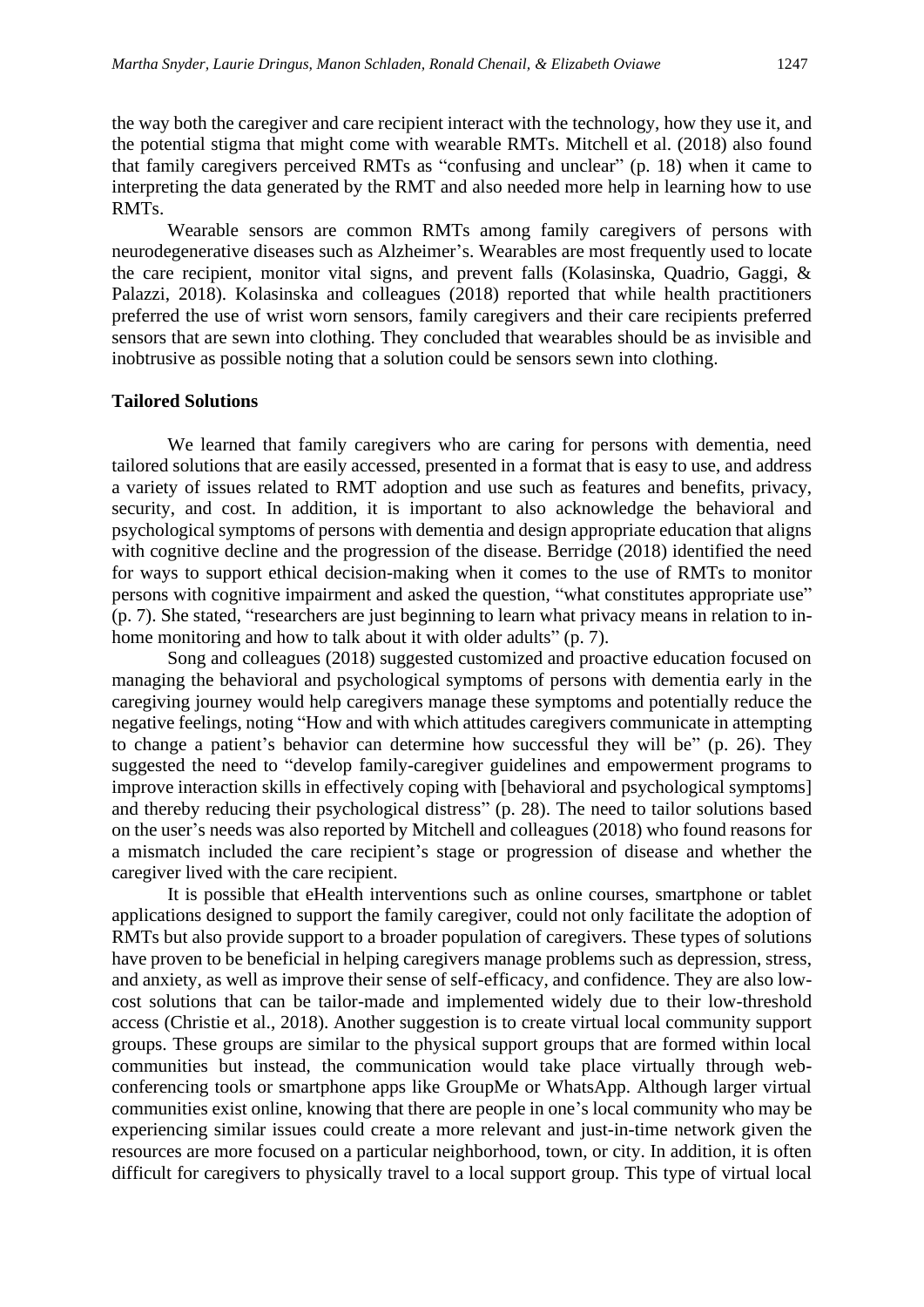support network is similar to apps such as Nextdoor's private social network for neighborhoods, OLIO food-sharing app, and the Freecycle app designed to give and receive items for free within their local communities.

#### **Limitations**

The focus of this study was to understand the unique lived experiences of a specific population of informal caregivers. In this instance, Smith et al. (2009) recommend a small, homogenous group. The focus on the ideography and the particulars of a small number of cases is most important. However, this study was limited by time and resources. Given the uniqueness of each caregiving experience, we felt that we could have dug deeper into the transcripts or perhaps interviewed a few more people, which might have enabled us to produce a richer interpretation of the caregivers' experiences.

#### **Implications**

Family caregivers play an important role in the care of older adults. It is important to understand their unique context including their needs and perceptions regarding the use of RMTs to support the health, safety, privacy, security, and well-being of their care recipients. This study not only serves as the basis for future research into each of these issues more deeply, it can also provide a foundation for developing awareness and training programs that will assist family caregivers and their care recipients in adoption and use of existing RMTs. For example, as Berridge (2019) pointed out, while serious ethical issues relating to passive RMTs, in particular, have been identified such as privacy, autonomy, and consent, there is a need for future research that identifies evidence associated with positive outcomes of RMTs and investigates how to best implement and use these technologies in a way that genuinely improves older care recipient's quality of life. This type of research could inform both practice and policy.

With regard to training and awareness programs, we provide the following three recommendations. First, awareness programs that focus specifically on the ethical implications of RMTs when they are used to care for and support persons with dementia who are living at home are needed. These types of programs would benefit a variety of stakeholders including the caregivers, care recipients, care providers, policy makers, and others. A clear understanding of the risks and benefits of various RMTs will help decision-makers make an informed choice about whether and how to use them. Although RMTs might make it easier for caregivers to monitor and care for their care recipient, their decisions to use RMTs might not be what their care recipient wants. Second, awareness programs that present the different types of RMTs and their benefits and drawbacks could also be beneficial to both caregivers and care recipients alike. Third, training programs that teach caregivers how to use the RMTs where they experience demonstrations and hands-on practice in using various RMTs would help facilitate RMT adoption and use. Finally, in each of these recommendations, future research should consider the voices not only of the informal caregivers but their care recipients as well.

#### **References**

Alami, A., Benhlima, L., & Bah, S. (2018, October). *A study of security requirements in wireless sensor networks for smart home healthcare systems.* Paper presented at the 3rd International Conference on Smart City Applications, October 10-11, 2018, Tetouan, Morocco. 1-8.

Alzheimer Europe. (2010). The ethical issues linked to the use of assistive technology in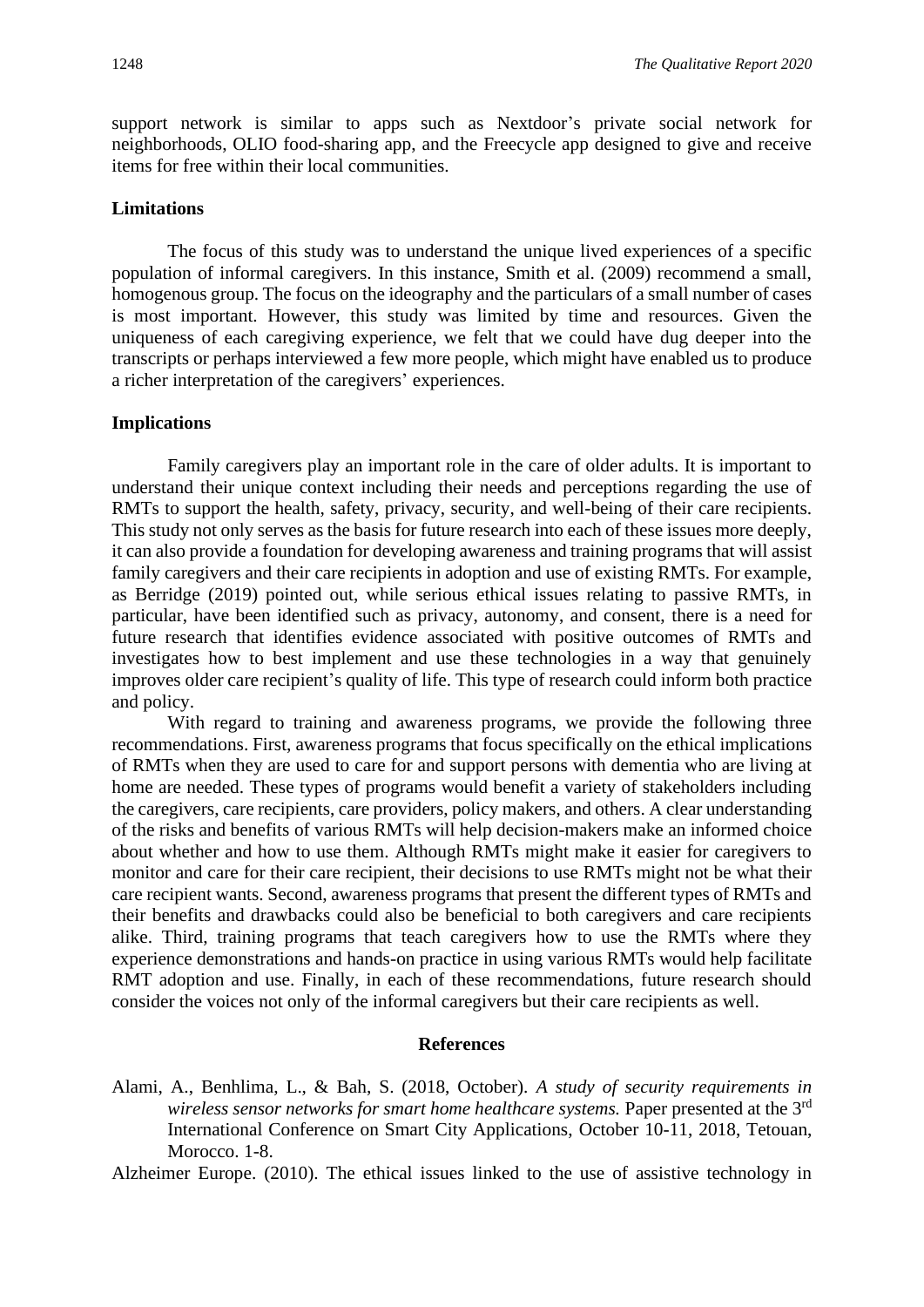dementia care. 2012. [https://www.alzheimer-europe.org/Ethics/Ethical-issues-in](https://www.alzheimer-europe.org/Ethics/Ethical-issues-in-practice/2010-The-ethical-issues-linked-to-the-use-of-assistive-technology-in-dementia-care/(language)/eng-GB)[practice/2010-The-ethical-issues-linked-to-the-use-of-assistive-technology-in](https://www.alzheimer-europe.org/Ethics/Ethical-issues-in-practice/2010-The-ethical-issues-linked-to-the-use-of-assistive-technology-in-dementia-care/(language)/eng-GB)[dementia-care/\(language\)/eng-GB](https://www.alzheimer-europe.org/Ethics/Ethical-issues-in-practice/2010-The-ethical-issues-linked-to-the-use-of-assistive-technology-in-dementia-care/(language)/eng-GB)

- Barnard, Y., Bradley, M. D., Hodgson, F., & Lloyd, A. D. (2013). Learning to use new technologies by older adults: Perceived difficulties, experimentation behavior and usability. *Computers in Human Behavior, 29*, 1715-1724.
- Berridge, C. (2016). Breathing room in monitored space: The impact of passive monitoring technology on privacy in independent living. *Gerontologist, 56*(5), 807-816.
- Berridge, C. (2018). Medicaid becomes the first third-party payer to cover passive remote monitoring for home care: Policy analysis. *Journal of Medical Internet Research, 20*(2), 1-10.
- Berridge, C. (2019). Monitoring the monitors: Medicaid integration of passive remote monitoring technology. *Journal of Gerontological Social Work, 62*(4), 377-383, doi: 10.1080/01634372.2019.1606872
- Bradford, D. K., Van Kasteren, Y., Zhang, Q., & Karunanithi, M. (2017). Watching over me: Positive, negative, and neutral perceptions of in-home monitoring held by independentliving older residents in an Australian pilot study. *Ageing & Society, 38*, 1377-1398. doi: 10.1017/S014468X1700006X
- Burnett, J. S., Mitzner, T. L., Charness, N., & Rogers, W. (2011). Understanding predictors of computer communication technology use by older adults. *Proceedings of the Human Factors and Ergonomics Society,* 171-176. doi: 10.1177/1071181311551036
- Caldeira, C., Bietz, M., Vidauri, M., & Chen, Y. (2017). Senior care for aging in place: Balancing assistance and independence. *Proceedings of CSCW'17,* February 25-March 01, 2017, Portland, OR, USA. ACM, 1605-1617.
- Carroll, N. (2016). Key success factors for smart and connected health software solutions. *Computer, 49*(11), 22-28.
- Christie, H. L., Bartels, S. L., Boots, L. M. M., Tange, H. J., Verhey, F. J. J., & de Vugt, M. E. (2018). A systematic review on the implementation of eHealth interventions for informal caregivers of people with dementia. *Internet Interventions, 13*, 51-59.
- Erlandson, D. A., Harris, E. L., Skipper, B. L., & Allen, S. D. (1993). *Doing naturalistic inquiry: A guide to methods*. Newbury Park, CA: Sage.
- Finlay, L. (2011). *Phenomenology for therapists: Researching the lived world*. Malden, MA: Wiley-Blackwell.
- Gay, L. R., Mills, G. E. & Airasian (2009). *Educational research competencies for analysis and applications*. Upper Saddle River, NJ: Pearson Education, Inc.
- Gibbs, G. (2007). *Analyzing qualitative data*. (U. Flick, Ed.). Thousand Oaks, CA: Sage Publications, Inc.
- Gutierrez, F. J., & Ochoa, S. F. (2017). It takes at least two to tango: Understanding the cooperative nature of elderly caregiving in Latin America. *Proceedings of CSCW'17*, February 25-March 01, 2017, Portland, OR, USA. ACM, 1618-1630.
- Haken, I. T., Allouch, S. B., & van Harten, W. H. (2018). The use of advanced medical technologies at home: A systematic review of the literature. *BMC Public Health*, *18*(284), 1-33.
- Harvard Health Letter (2018, March). Digital health tracking: Preventive care or privacy invasion? *Harvard Health Letter*, *43*(5), 1-7. [https://www.health.harvard.edu](https://www.health.harvard.edu/)
- Hirt, J., Burgstaller, M., Zeller, A., & Beer, T. (2019). Needs of people with dementia and their informal caregivers concerning assistive technologies: A scoping review. *Pflege, 32*(6), 295-304.<https://econtent.hogrefe.com/doi/pdf/10.1024/1012-5302/a000682>
- Hwang, A. S., Truong, K. N., Cameron, J. I., Lindqvist, E., Nygård, L., & Mihailidis, A. (2015). Co-designing ambient assisted living (AAL) environments: Unravelling the situated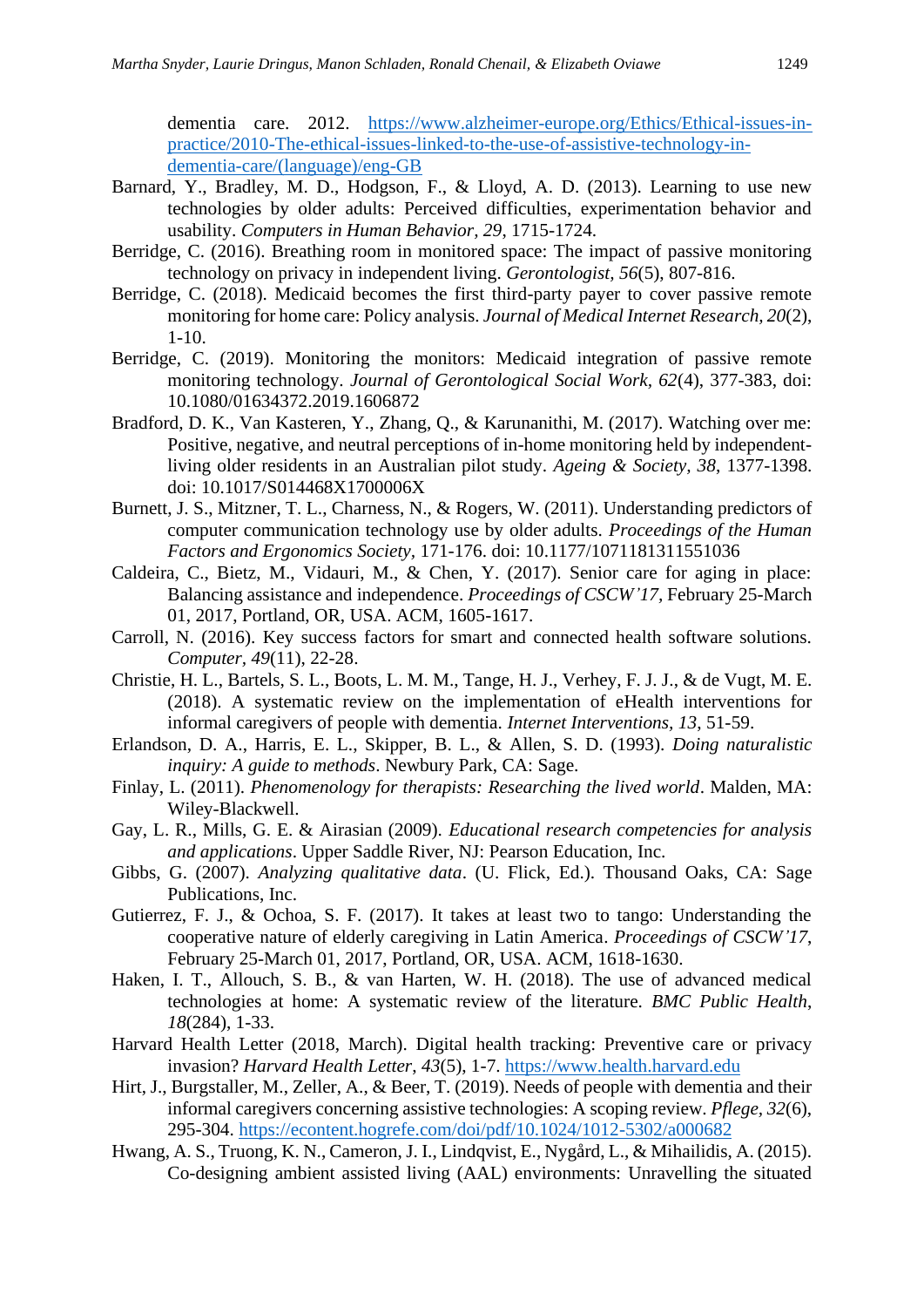context of informal dementia care, *Biomedical Research International*, *720483*, 1-12.

- Hwang, A. S., Truong, K. N., & Mihalidis, A. (2016, May-June) Expanding design possibilities for life with dementia. *ACM Interactions*, 59-61.
- Jaschinski, C. & Allouch, S. (2017). Voices and views of informal caregivers: Investigating ambient assisted living technologies. In A. Braun, R. Wichert, & A. Maña (Eds.). *Ambient Intelligence. AML 2017. Lecture Notes in Computer Science, 10217,* 110-123. doi: 10.1007/978-3-319-56997-0\_8
- Jaschinski, C., & Allouch, S. B. (2019). Listening to the ones who care: Exploring the perceptions of informal caregivers towards ambient assisted living applications. *Journal of Ambient Intelligence and Humanized Computing, 10*(2), 761-778.
- Kolasinska, A., Quadrio, G., Gaggi, O., Palazzi, C.E. (2018, November). *Technology and aging: Users' preferences in wearable sensor networks*. Paper presented at Goodtechs '18, November 28-30, 2018, Bologna, Italy.
- Lee, M. L., & Dey, A. K. (2014). Sensor-based observations of daily living for aging in place. *Personal and Ubiquitous Computing*, *19*(1), 27-43. doi: 10.1007/s00779-014-0810-3
- Leung, R., Tang, C., Haddad, S., McGrenere, J., Graf, P., & Ingriany, V. (2012, December). How older adults learn to use mobile devices. Survey and field investigations. *ACM Transactions on Accessible Computing, 4*(3), 11-33.
- Michaud, F., Boissy, P., Labontė, D., Corriveau, H., Grant, A., Lauria, M., … Royer, M.-P. (2007, March). Telepresence robot for home care assistance. *Multidisciplinary Collaboration for Socially Assistive Robotics: Association for the Advancement of Artificial Intelligence (AAI) Spring Symposium,* March 26-28, 2007, Stanford, CA, 50- 55.
- Mitchell, L.L., Peterson, C. M., Rud, S.R., Sarkinen, A., Trost, S., Porta, C. M., … Gaugler, J. E. (2018). "It's like a cyber-security blanket": The utility of remote activity monitoring in family dementia care*. Journal of Applied Gerontology, 39*(1), 86-98. doi: 10.1177/0733464818760238
- Mitzner, T. L., Boron, J. B., Fausset, C. B., Adams, A. E., Charness, N., Czaja, S. J., … Sharit, J. (2010). Older adults talk technology: Technology usage and attitudes. *Computers in Human Behavior*, *26*(6), 1710-1721.
- Mortenson, W. B., Sixsmith, A., & Woolrych, R. (2015). The power(s) of observation: Theoretical perspectives on surveillance technologies and older people. *Ageing & Society, 35*, 512-530.
- Mynatt, E. E., Melenhorst, A.-S., Fisk, A.-D., & Rogers, W.A. (April-June, 2004). Aware technologies for aging in place: Understanding user needs and attitudes. In IEEE *Pervasive Computing*, *3*(2), 36-41.
- Mynatt, E. D. & Rogers, W. A. (2002). Developing technology to support the functional independence of older adults. *Ageing International, 27*(1), 24-41.
- ObjectPlanet (2019). Opinio web based survey system. Oslo, Norway. [http://www.objectplanet.com/opinio/.](http://www.objectplanet.com/opinio/)
- Rowe, M. A., Kairalla, J. A., & McCrae, C. S. (2010). Sleep in dementia caregivers and the effect of a nighttime monitoring system. *Journal of Nursing Scholarship, 42*(3), 338- 347, doi: 10.1111/j.1547-5069.2010.01337.x
- Rosenberg, L., Kottorp, A., & Nygård, L. (2012). Readiness for technology use with people with dementia: The perspectives of significant others. *Journal of Applied Gerontology, 3*(4), 510-530.
- Sefcik, J. S., Johnson, M. J., Yim, M., Vivio, N., & Cacchione, P. Z. (2018). Stakeholder's perceptions sought to inform the development of a low-cost mobile robot for older adults: A qualitative descriptive study. *Clinical Nursing Research, 27*(1), 61-80.
- Smith, J. A., Flowers, P., & Larkin, M. (2009). *Interpretative phenomenological analysis:*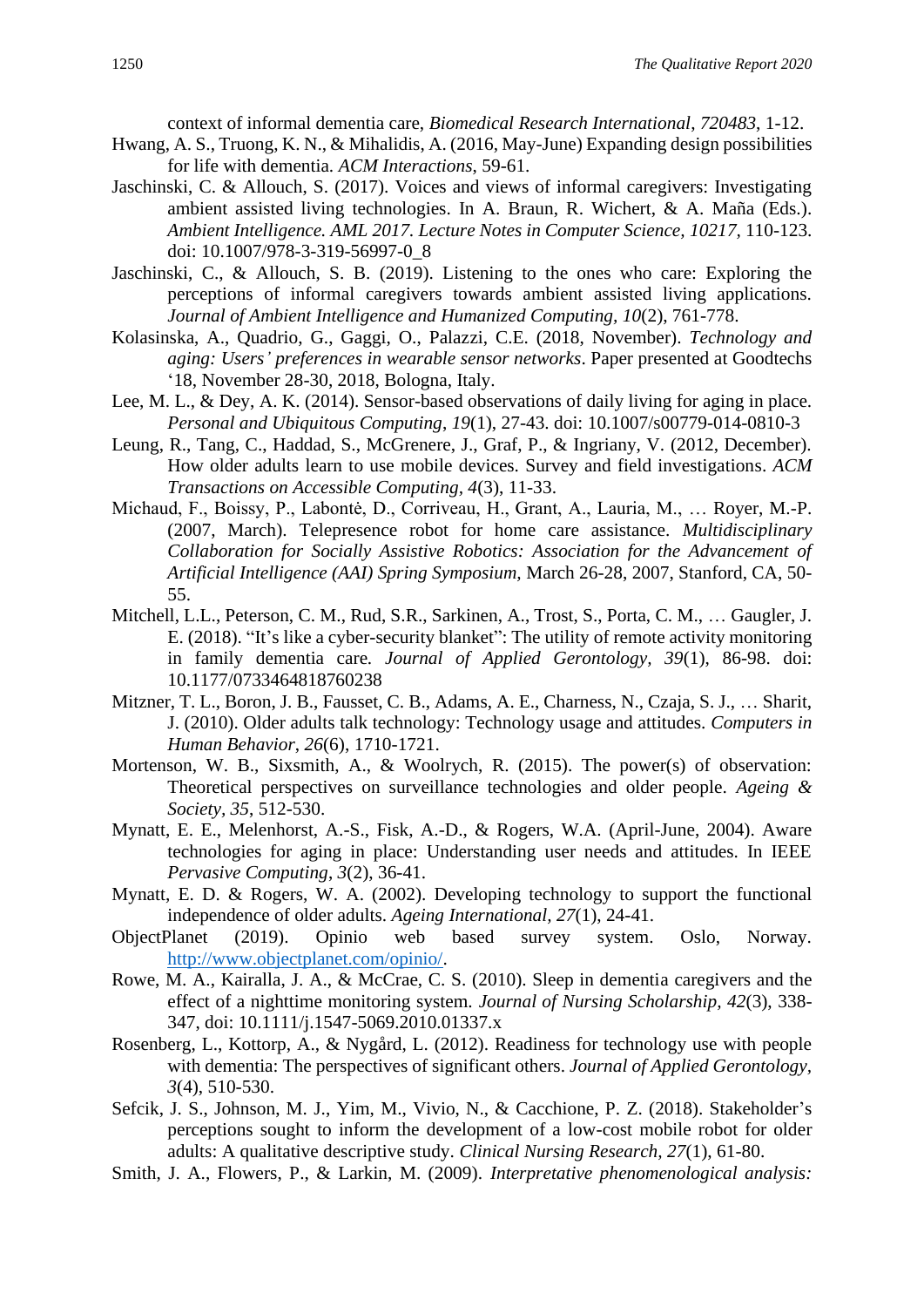*Theory, method, and research*. London, UK: Sage.

- Snyder, M. M., & Dringus, L. P. (2019). IPA as a method for identifying training needs for informal caregivers. *Florida Journal of Educational Research*, *57*(2), 111-121. <https://feraonline.org/journal/journal-contents/?issue=2019-volume-57>
- Song, J. -A, Park, M., Park, J., Cheon, H. J., & Lee, M. (2018). Patient and caregiver interplay in behavioral and psychological symptoms of dementia: Family caregiver's experience. *Clinical Nursing Research, 27*(1), 12-34.
- Thompson, H. J., & Thielke, S. M. (2009, September). *How do health care providers perceive technologies for monitoring older adults?* Paper presented at the *31st Annual International Conference of the IEEE EMBS*. Minneapolis, MN. September 2-6, 2009.
- Tiberio, L., Rogers, W. A., Mitzner, T. L., & Kemp, C. C. (2013). Investigating healthcare providers' acceptance of personal robots for assisting with daily caregiving tasks. *CHI 2013 Extended Abstracts*, April 27-May 2, 2013, Paris, France. ACM 978-1-4503- 1952-2/13/04.
- Topo, P. (2009). Technology studies to meet the needs of people with dementia and their caregivers: A literature review. *Journal of Applied Gerontology, 28*(5), 5-37. doi: 10.1177/0733464808324019
- Vines, J., Pritchard, G., Wright, P., Olivier, P., & Brittain, K. (2015). An age-old problem: Examining the discourses of ageing in HCI and strategies for future research. *ACM Transactions on Computer-Human Interaction, 22*(1), 1-27. doi: <http://dx.doi.org/10.1145/2696867>
- Wada, K., Ikeda, Y., Inoue, K., & Uehara, R. (2010, September). *Development and preliminary evaluation of a caregiver's manual for robot therapy using the therapeutic seal robot Paro*. Paper presented at the 19<sup>th</sup> IEEE International Symposium on Robot and Human Interactive Communication. Principe di Piemonte, Viareggio, Italy (September 12-15, 2010).
- Waseem, F. (2013, June). Family caregivers on the rise, study says. *USA Today*. [https://www.usatoday.com/story/news/nation/2013/06/20/number-of-family-care](https://www.usatoday.com/story/news/nation/2013/06/20/number-of-family-care-givers-increases-according-to-study/2438827/)[givers-increases-according-to-study/2438827/](https://www.usatoday.com/story/news/nation/2013/06/20/number-of-family-care-givers-increases-according-to-study/2438827/)
- Yamashita, N., Kuzuoka, H., Hirata, K., Kudo, T., Aramaki, E., & Hattori, K. (2017, 2017). *Changing moods: How manual tracking by family caregivers improves caring and family communication*. Paper presented at CHI, 2017, May 6-11, 2017. Denver, CO.
- Zsiga, K., Edelmayer, G., Rumeau, P., Peter, O., Toth, A., & Fazekas, G. (2013). Home care robot for socially supporting the elderly: Focus group studies in three European countries to screen user attitudes and requirements. *International Journal of Rehabilitation Research, 36*, 375-378.

#### **Author Note**

Martha M. Snyder, Ph.D. is a Professor in the Department Computing in the College of Computing and Engineering at Nova Southeastern University. She has 25+ years combined experience in learning design and computing technology, user-centered design, and project management. Her research interests include non-technical aspects of cyber defense such as cyber awareness, education and training; knowledge management and workplace learning; linking health and wellness interventions with technology application, and privacy and technology use among older adults. Correspondence regarding this article can be addressed directly to: [smithmt@nova.edu.](mailto:smithmt@nova.edu)

Laurie P. Dringus, Ph.D. is a Professor in the Department of Computing in the College of Engineering and Computing at Nova Southeastern University. She has 25+ years in research, teaching, and practice in human-computer interaction (HCI). Her background in information